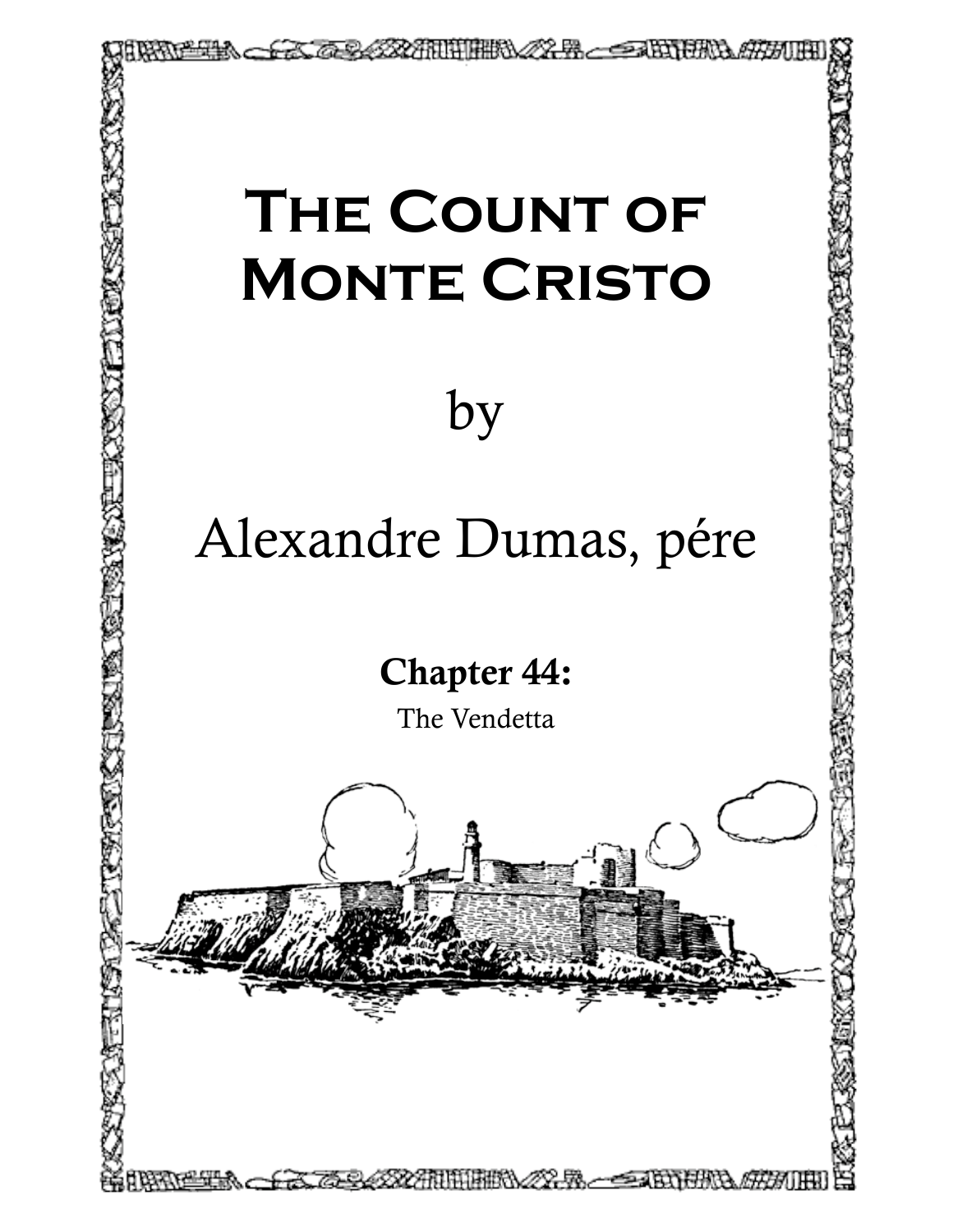"At what point shall I begin my story, your excellency?" asked Bertuccio.

"Where you please," returned Monte Cristo, "since I know nothing at all of it."

"I thought the Abbe Busoni had told your excellency."

"Some particulars, doubtless, but that is seven or eight years ago, and I have forgotten them."

"Then I can speak without fear of tiring your excellency."

"Go on, M. Bertuccio; you will supply the want of the evening papers."

"The story begins in 1815."

"Ah," said Monte Cristo, "1815 is not yesterday."

"No, monsieur, and yet I recollect all things as clearly as if they had happened but then. I had a brother, an elder brother, who was in the service of the emperor; he had become lieutenant in a regiment composed entirely of Corsicans. This brother was my only friend; we became orphans—I at five, he at eighteen. He brought me up as if I had been his son, and in 1814 he married. When the emperor returned from the Island of Elba, my brother instantly joined the army, was slightly wounded at Waterloo, and retired with the army beyond the Loire."

"But that is the history of the Hundred Days, M. Bertuccio," said the count; "unless I am mistaken, it has been already written."

"Excuse me, excellency, but these details are necessary, and you promised to be patient."

"Go on; I will keep my word."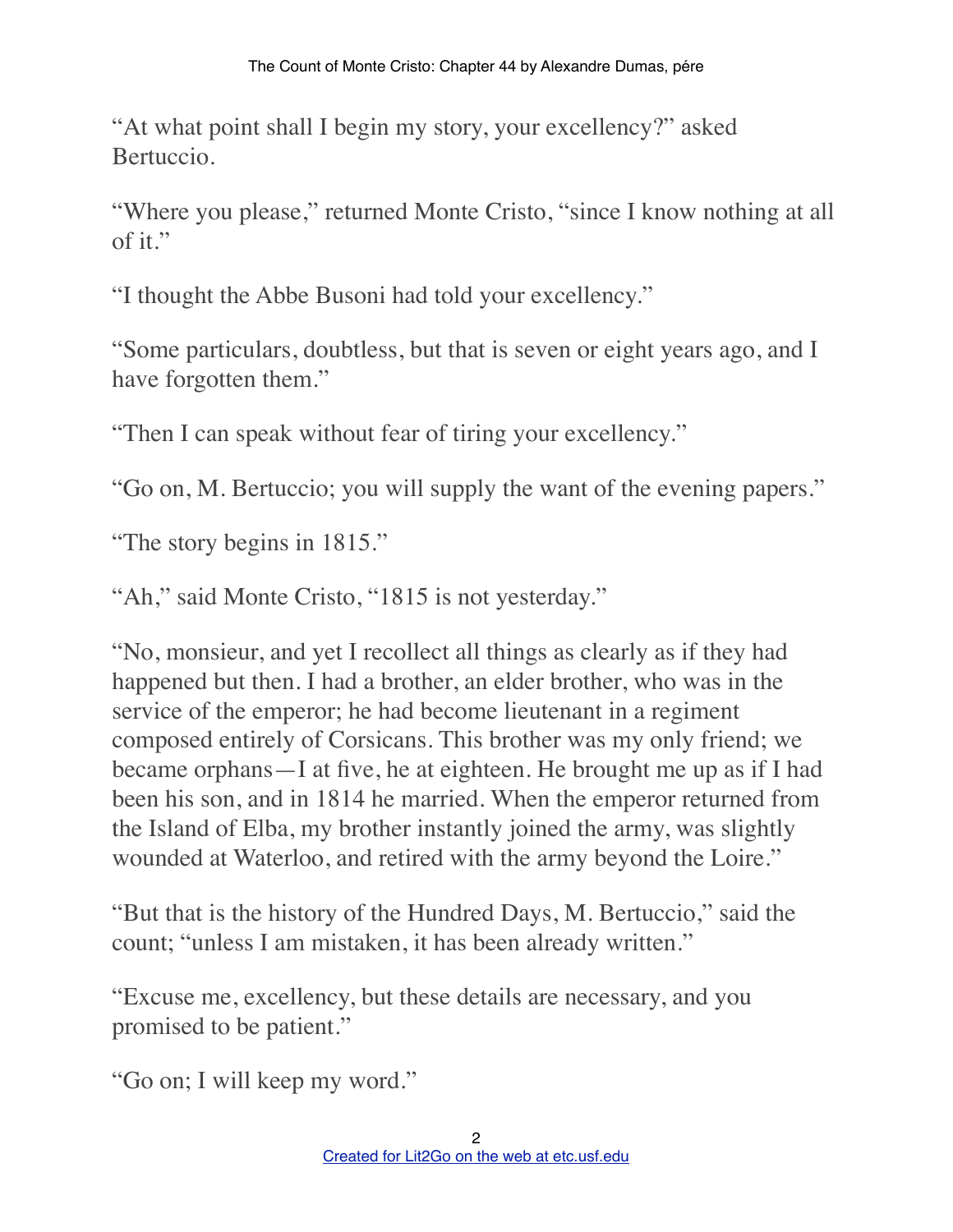"One day we received a letter. I should tell you that we lived in the little village of Rogliano, at the extremity of Cape Corso. This letter was from my brother. He told us that the army was disbanded, and that he should return by Chateauroux, Clermont–Ferrand, Le Puy, and Nimes; and, if I had any money, he prayed me to leave it for him at Nimes, with an inn– keeper with whom I had dealings."

"In the smuggling line?" said Monte Cristo.

"Eh, your excellency? Every one must live."

"Certainly; go on."

"I loved my brother tenderly, as I told your excellency, and I resolved not to send the money, but to take it to him myself. I possessed a thousand francs. I left five hundred with Assunta, my sister–in–law, and with the other five hundred I set off for Nimes. It was easy to do so, and as I had my boat and a lading to take in at sea, everything favored my project. But, after we had taken in our cargo, the wind became contrary, so that we were four or five days without being able to enter the Rhone. At last, however, we succeeded, and worked up to Arles. I left the boat between Bellegarde and Beaucaire, and took the road to Nimes."

"We are getting to the story now?"

"Yes, your excellency; excuse me, but, as you will see, I only tell you what is absolutely necessary. Just at this time the famous massacres took place in the south of France. Three brigands, called Trestaillon, Truphemy, and Graffan, publicly assassinated everybody whom they suspected of Bonapartism. You have doubtless heard of these massacres, your excellency?"

"Vaguely; I was far from France at that period. Go on."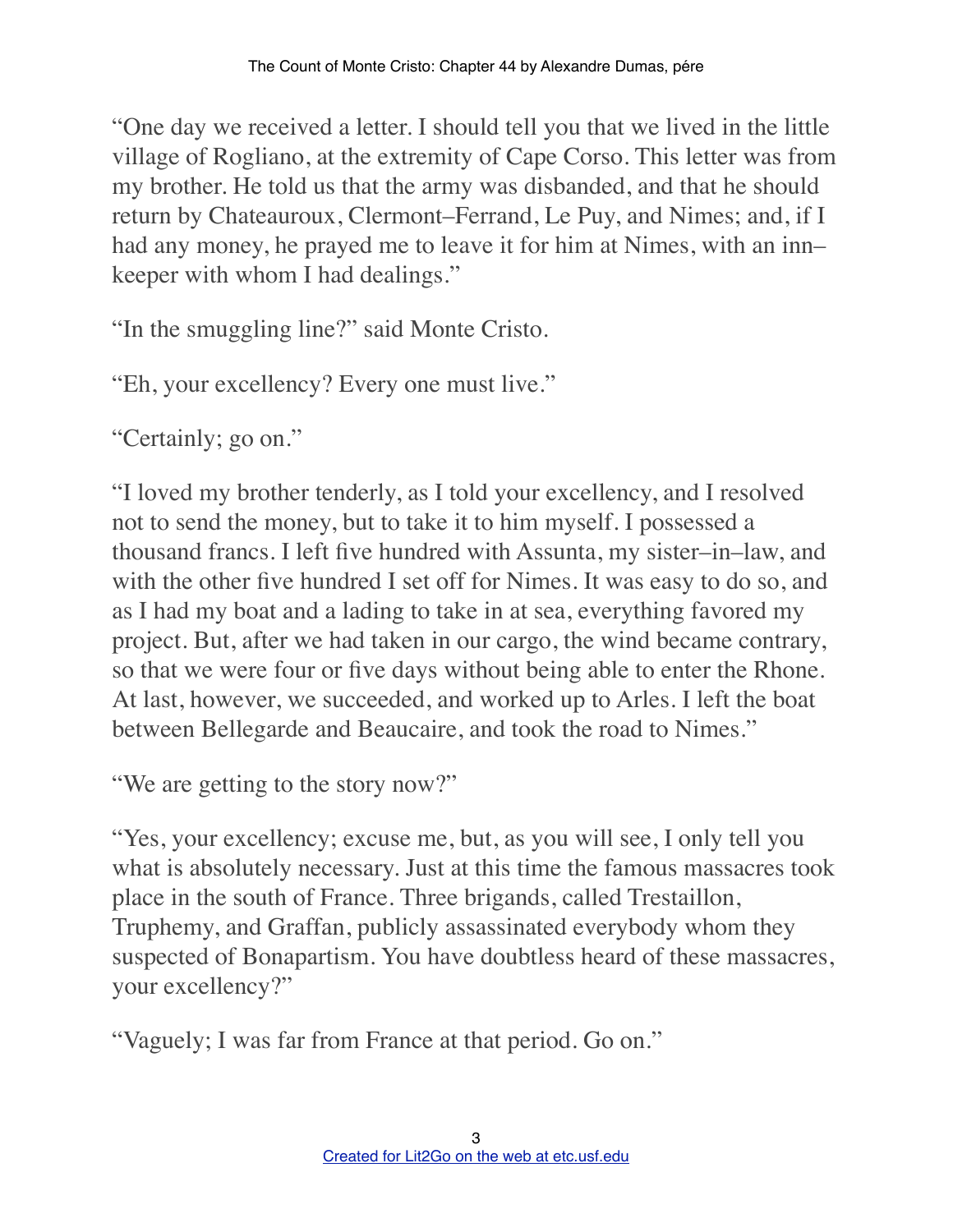"As I entered Nimes, I literally waded in blood; at every step you encountered dead bodies and bands of murderers, who killed, plundered, and burned. At the sight of this slaughter and devastation I became terrified, not for myself—for I, a simple Corsican fisherman, had nothing to fear; on the contrary, that time was most favorable for us smugglers but for my brother, a soldier of the empire, returning from the army of the Loire, with his uniform and his epaulets, there was everything to apprehend. I hastened to the inn–keeper. My misgivings had been but too true. My brother had arrived the previous evening at Nimes, and, at the very door of the house where he was about to demand hospitality, he had been assassinated. I did all in my power to discover the murderers, but no one durst tell me their names, so much were they dreaded. I then thought of that French justice of which I had heard so much, and which feared nothing, and I went to the king's attorney."

"And this king's attorney was named Villefort?" asked Monte Cristo carelessly.

"Yes, your excellency; he came from Marseilles, where he had been deputy–procureur. His zeal had procured him advancement, and he was said to be one of the first who had informed the government of the departure from the Island of Elba."

"Then," said Monte Cristo "you went to him?"

"'Monsieur,' I said, 'my brother was assassinated yesterday in the streets of Nimes, I know not by whom, but it is your duty to find out. You are the representative of justice here, and it is for justice to avenge those she has been unable to protect.'—'Who was your brother?' asked he.—'A lieutenant in the Corsican battalion.'—'A soldier of the usurper, then?'—'A soldier of the French army.'—'Well,' replied he, 'he has smitten with the sword, and he has perished by the sword.'—'You are mistaken, monsieur,' I replied; 'he has perished by the poniard.'—'What do you want me to do?' asked the magistrate.—'I have already told you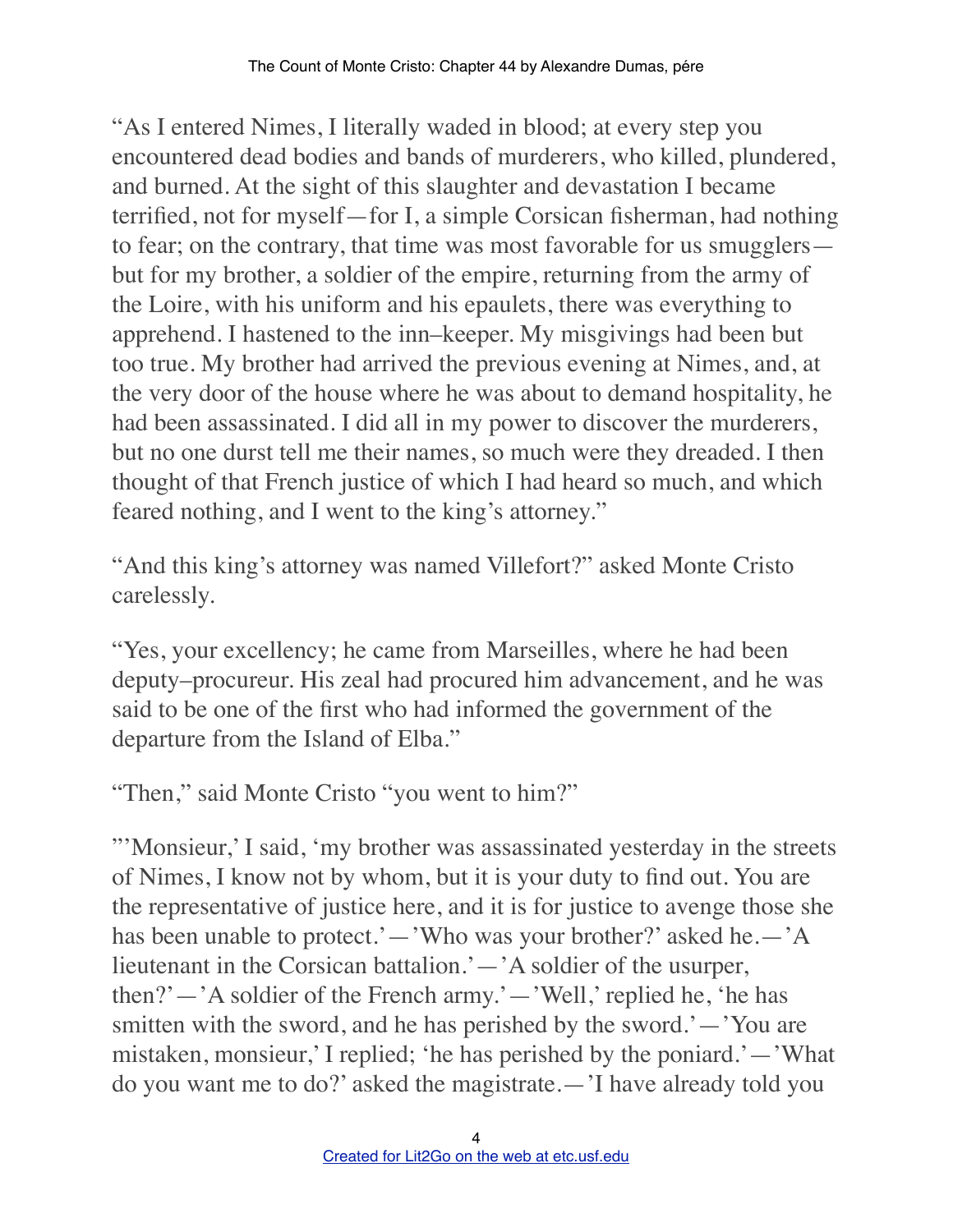—avenge him.'—'On whom?'—'On his murderers.'—'How should I know who they are?'—'Order them to be sought for.'—'Why, your brother has been involved in a quarrel, and killed in a duel. All these old soldiers commit excesses which were tolerated in the time of the emperor, but which are not suffered now, for the people here do not like soldiers of such disorderly conduct.'—'Monsieur,' I replied, 'it is not for myself that I entreat your interference—I should grieve for him or avenge him, but my poor brother had a wife, and were anything to happen to me, the poor creature would perish from want, for my brother's pay alone kept her. Pray, try and obtain a small government pension for her.'

"'Every revolution has its catastrophes,' returned M. de Villefort; 'your brother has been the victim of this. It is a misfortune, and government owes nothing to his family. If we are to judge by all the vengeance that the followers of the usurper exercised on the partisans of the king, when, in their turn, they were in power, your brother would be to–day, in all probability, condemned to death. What has happened is quite natural, and in conformity with the law of reprisals.'—'What,' cried I, 'do you, a magistrate, speak thus to me?'—'All these Corsicans are mad, on my honor,' replied M. de Villefort; 'they fancy that their countryman is still emperor. You have mistaken the time, you should have told me this two months ago, it is too late now. Go now, at once, or I shall have you put out.'

"I looked at him an instant to see if there was anything to hope from further entreaty. But he was a man of stone. I approached him, and said in a low voice, 'Well, since you know the Corsicans so well, you know that they always keep their word. You think that it was a good deed to kill my brother, who was a Bonapartist, because you are a royalist. Well, I, who am a Bonapartist also, declare one thing to you, which is, that I will kill you. From this moment I declare the vendetta against you, so protect yourself as well as you can, for the next time we meet your last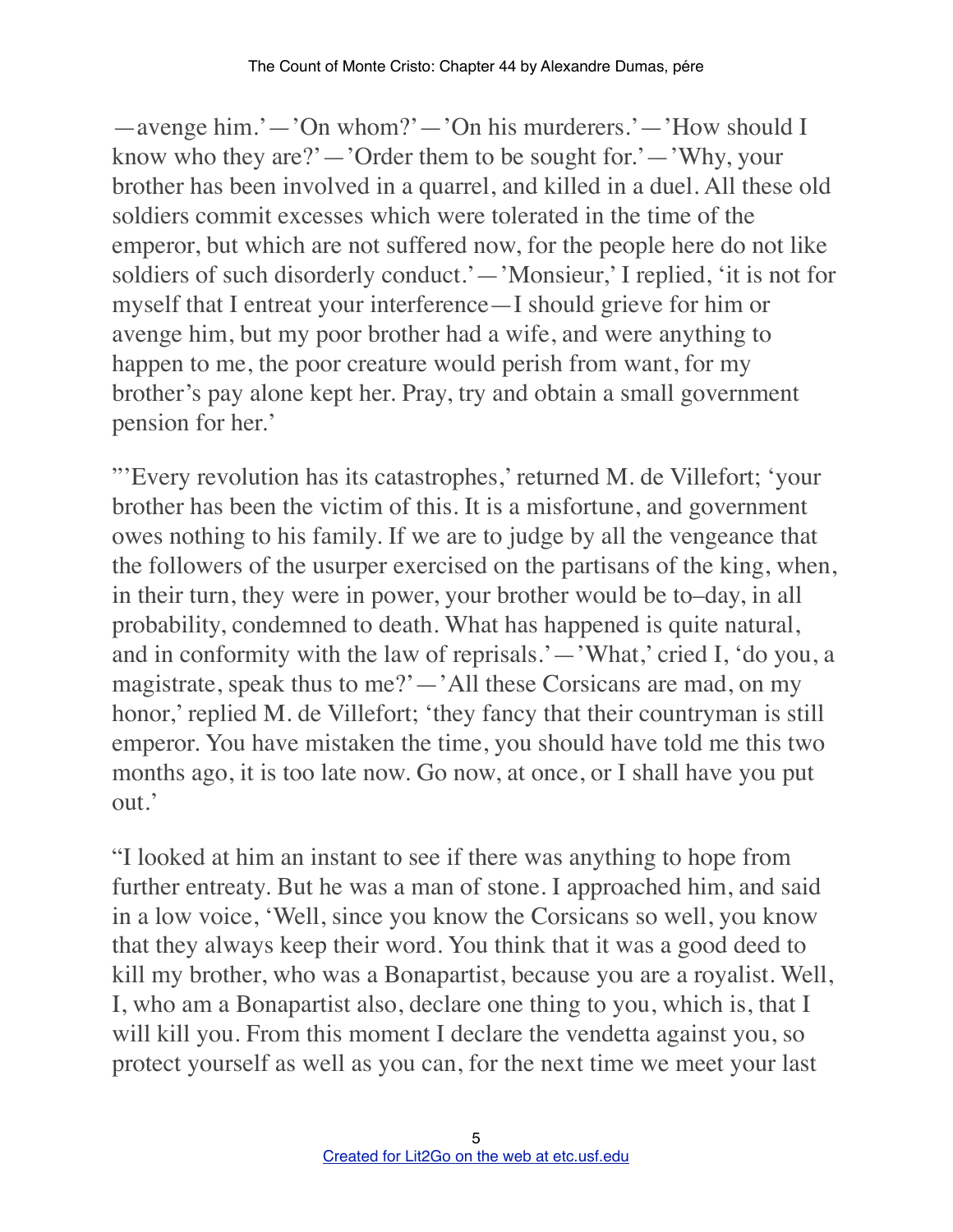hour has come.' And before he had recovered from his surprise, I opened the door and left the room."

"Well, well," said Monte Cristo, "such an innocent looking person as you are to do those things, M. Bertuccio, and to a king's attorney at that! But did he know what was meant by the terrible word 'vendetta'?"

"He knew so well, that from that moment he shut himself in his house, and never went out unattended, seeking me high and low. Fortunately, I was so well concealed that he could not find me. Then he became alarmed, and dared not stay any longer at Nimes, so he solicited a change of residence, and, as he was in reality very influential, he was nominated to Versailles. But, as you know, a Corsican who has sworn to avenge himself cares not for distance, so his carriage, fast as it went, was never above half a day's journey before me, who followed him on foot. The most important thing was, not to kill him only—for I had an opportunity of doing so a hundred times—but to kill him without being discovered—at least, without being arrested. I no longer belonged to myself, for I had my sister–in–law to protect and provide for. For three months I watched M. de Villefort, for three months he took not a step out–of–doors without my following him. At length I discovered that he went mysteriously to Auteuil. I followed him thither, and I saw him enter the house where we now are, only, instead of entering by the great door that looks into the street, he came on horseback, or in his carriage, left the one or the other at the little inn, and entered by the gate you see there." Monte Cristo made a sign with his head to show that he could discern in the darkness the door to which Bertuccio alluded. "As I had nothing more to do at Versailles, I went to Auteuil, and gained all the information I could. If I wished to surprise him, it was evident this was the spot to lie in wait for him. The house belonged, as the concierge informed your excellency, to M. de Saint–Meran, Villefort's father–in– law. M. de Saint–Meran lived at Marseilles, so that this country house was useless to him, and it was reported to be let to a young widow, known only by the name of 'the baroness.'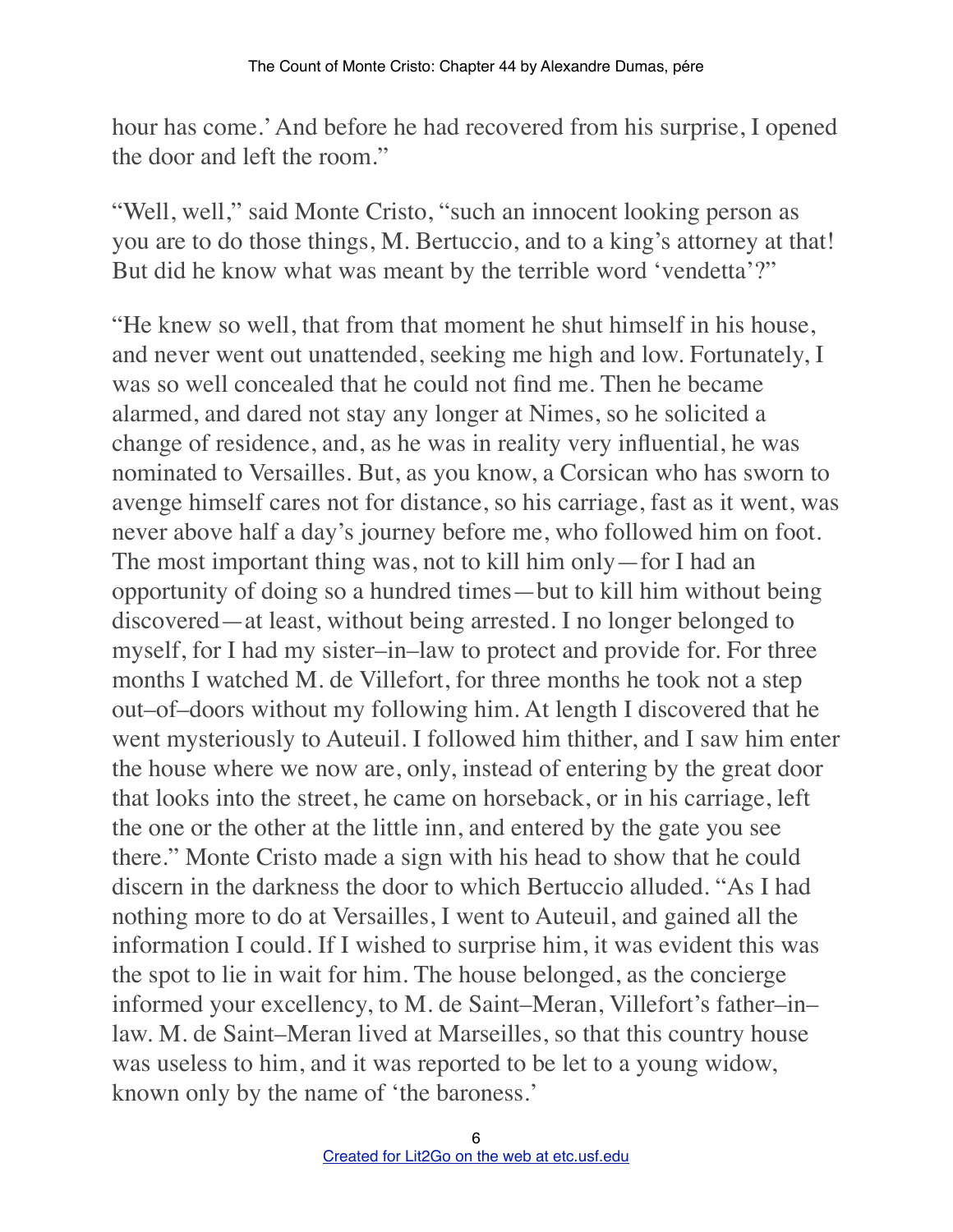"One evening, as I was looking over the wall, I saw a young and handsome woman who was walking alone in that garden, which was not overlooked by any windows, and I guessed that she was awaiting M. de Villefort. When she was sufficiently near for me to distinguish her features, I saw she was from eighteen to nineteen, tall and very fair. As she had a loose muslin dress on and as nothing concealed her figure, I saw she would ere long become a mother. A few moments after, the little door was opened and a man entered. The young woman hastened to meet him. They threw themselves into each other's arms, embraced tenderly, and returned together to the house. The man was M. de Villefort; I fully believed that when he went out in the night he would be forced to traverse the whole of the garden alone."

"And," asked the count, "did you ever know the name of this woman?"

"No, excellency," returned Bertuccio; "you will see that I had no time to learn it."

"Go on."

"That evening," continued Bertuccio, "I could have killed the procureur, but as I was not sufficiently acquainted with the neighborhood, I was fearful of not killing him on the spot, and that if his cries were overheard I might be taken; so I put it off until the next occasion, and in order that nothing should escape me, I took a chamber looking into the street bordered by the wall of the garden. Three days after, about seven o'clock in the evening, I saw a servant on horseback leave the house at full gallop, and take the road to Sevres. I concluded that he was going to Versailles, and I was not deceived. Three hours later, the man returned covered with dust, his errand was performed, and two minutes after, another man on foot, muffled in a mantle, opened the little door of the garden, which he closed after him. I descended rapidly; although I had not seen Villefort's face, I recognized him by the beating of my heart. I crossed the street, and stopped at a post placed at the angle of the wall,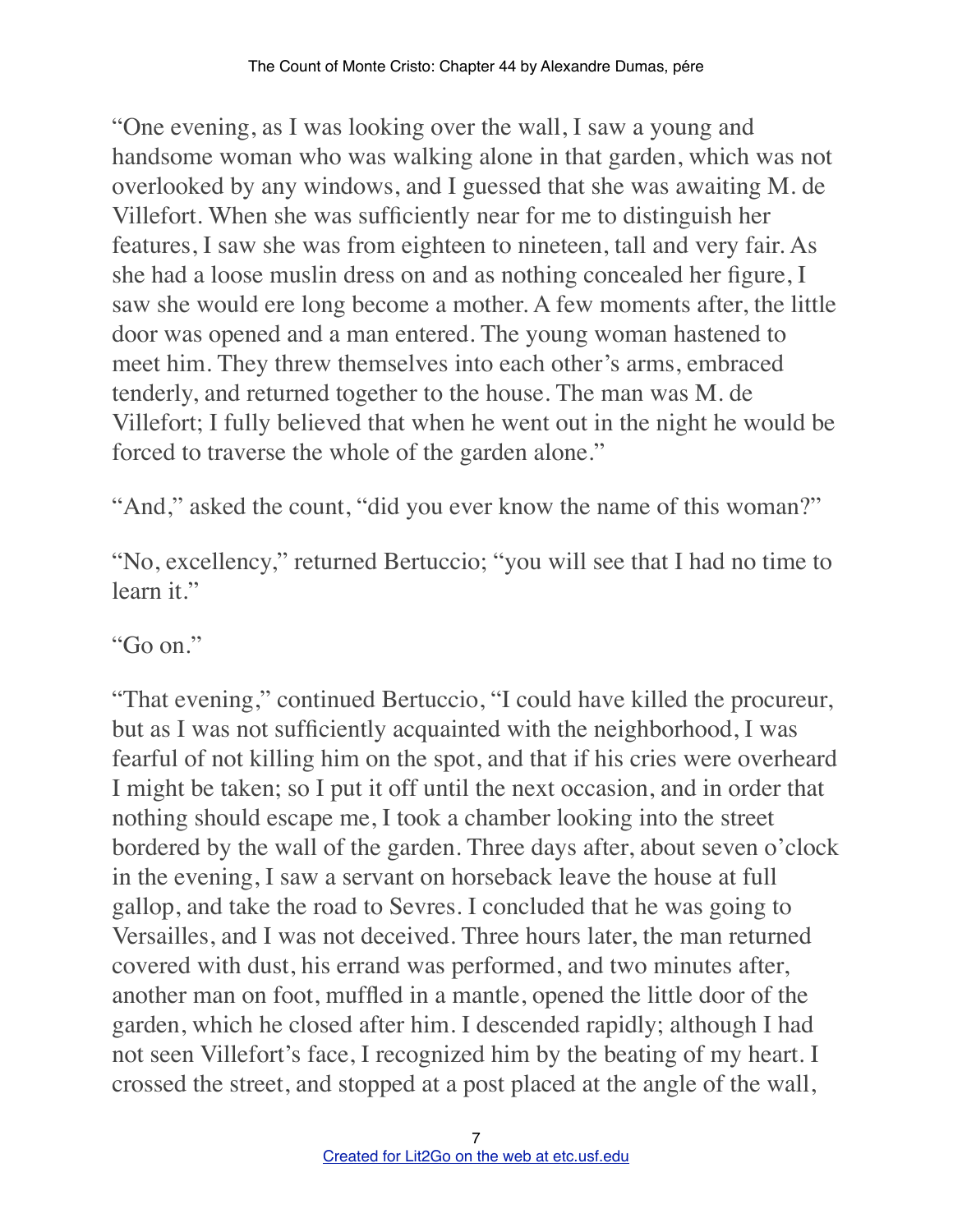and by means of which I had once before looked into the garden. This time I did not content myself with looking, but I took my knife out of my pocket, felt that the point was sharp, and sprang over the wall. My first care was to run to the door; he had left the key in it, taking the simple precaution of turning it twice in the lock. Nothing, then, preventing my escape by this means, I examined the grounds. The garden was long and narrow; a stretch of smooth turf extended down the middle, and at the corners were clumps of trees with thick and massy foliage, that made a background for the shrubs and flowers. In order to go from the door to the house, or from the house to the door, M. de Villefort would be obliged to pass by one of these clumps of trees.

"It was the end of September; the wind blew violently. The faint glimpses of the pale moon, hidden momentarily by masses of dark clouds that were sweeping across the sky, whitened the gravel walks that led to the house, but were unable to pierce the obscurity of the thick shrubberies, in which a man could conceal himself without any fear of discovery. I hid myself in the one nearest to the path Villefort must take, and scarcely was I there when, amidst the gusts of wind, I fancied I heard groans; but you know, or rather you do not know, your excellency, that he who is about to commit an assassination fancies that he hears low cries perpetually ringing in his ears. Two hours passed thus, during which I imagined I heard moans repeatedly. Midnight struck. As the last stroke died away, I saw a faint light shine through the windows of the private staircase by which we have just descended. The door opened, and the man in the mantle reappeared. The terrible moment had come, but I had so long been prepared for it that my heart did not fail in the least. I drew my knife from my pocket again, opened it, and made ready to strike. The man in the mantle advanced towards me, but as he drew near I saw that he had a weapon in his hand. I was afraid, not of a struggle, but of a failure. When he was only a few paces from me, I saw that what I had taken for a weapon was only a spade. I was still unable to divine for what reason M. de Villefort had this spade in his hands, when he stopped close to the thicket where I was, glanced round, and began to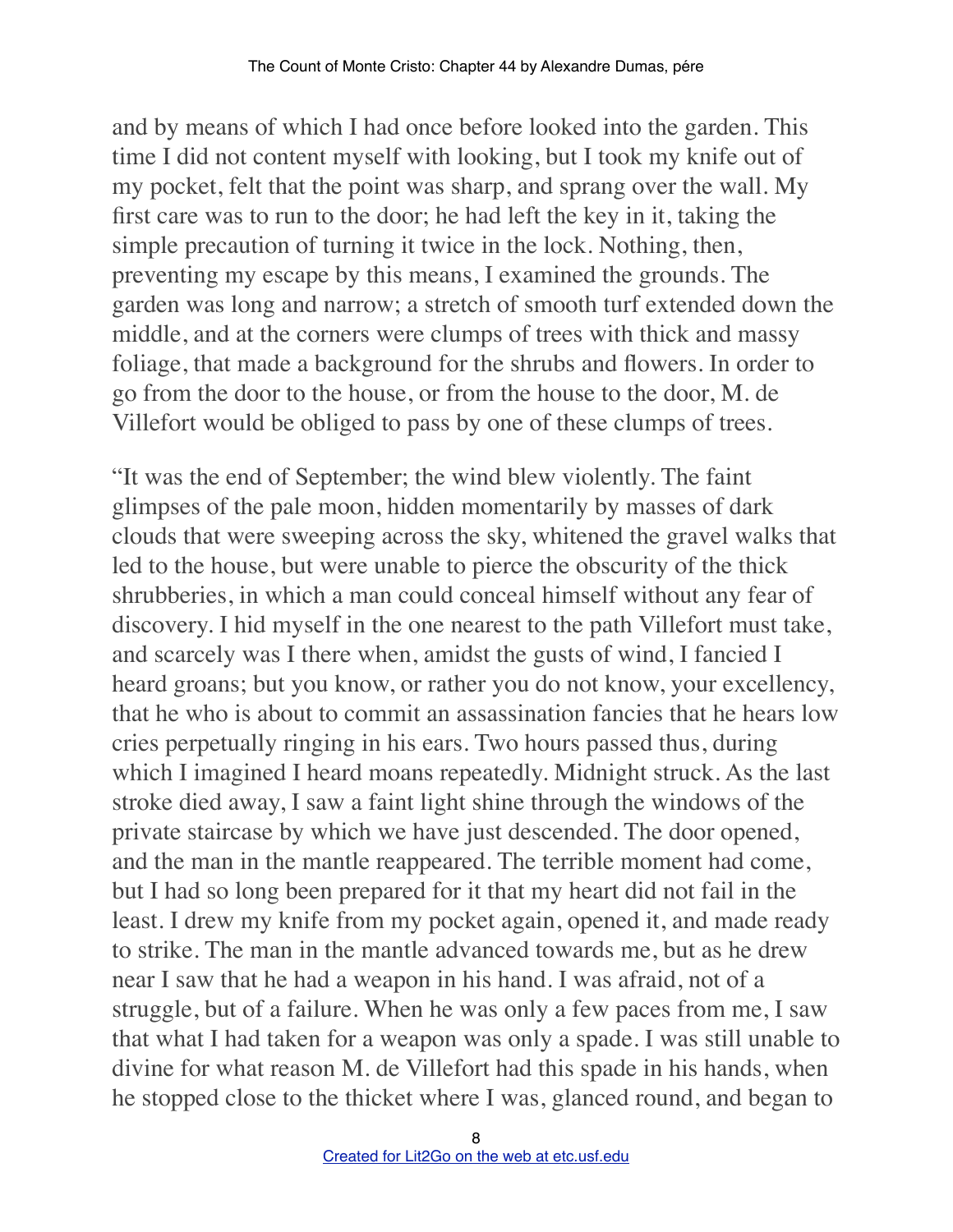dig a hole in the earth. I then perceived that he was hiding something under his mantle, which he laid on the grass in order to dig more freely. Then, I confess, curiosity mingled with hatred; I wished to see what Villefort was going to do there, and I remained motionless, holding my breath. Then an idea crossed my mind, which was confirmed when I saw the procureur lift from under his mantle a box, two feet long, and six or eight inches deep. I let him place the box in the hole he had made, then, while he stamped with his feet to remove all traces of his occupation, I rushed on him and plunged my knife into his breast, exclaiming,—'I am Giovanni Bertuccio; thy death for my brother's; thy treasure for his widow; thou seest that my vengeance is more complete than I had hoped.' I know not if he heard these words; I think he did not, for he fell without a cry. I felt his blood gush over my face, but I was intoxicated, I was delirious, and the blood refreshed, instead of burning me. In a second I had disinterred the box; then, that it might not be known I had done so, I filled up the hole, threw the spade over the wall, and rushed through the door, which I double–locked, carrying off the key."

"Ah," said Monte Cristo "it seems to me this was nothing but murder and robbery."

"No, your excellency," returned Bertuccio; "it was a vendetta followed by restitution."

"And was the sum a large one?"

"It was not money."

"Ah, I recollect," replied the count; "did you not say something of an infant?"

"Yes, excellency; I hastened to the river, sat down on the bank, and with my knife forced open the lock of the box. In a fine linen cloth was wrapped a new–born child. Its purple visage, and its violet–colored hands showed that it had perished from suffocation, but as it was not yet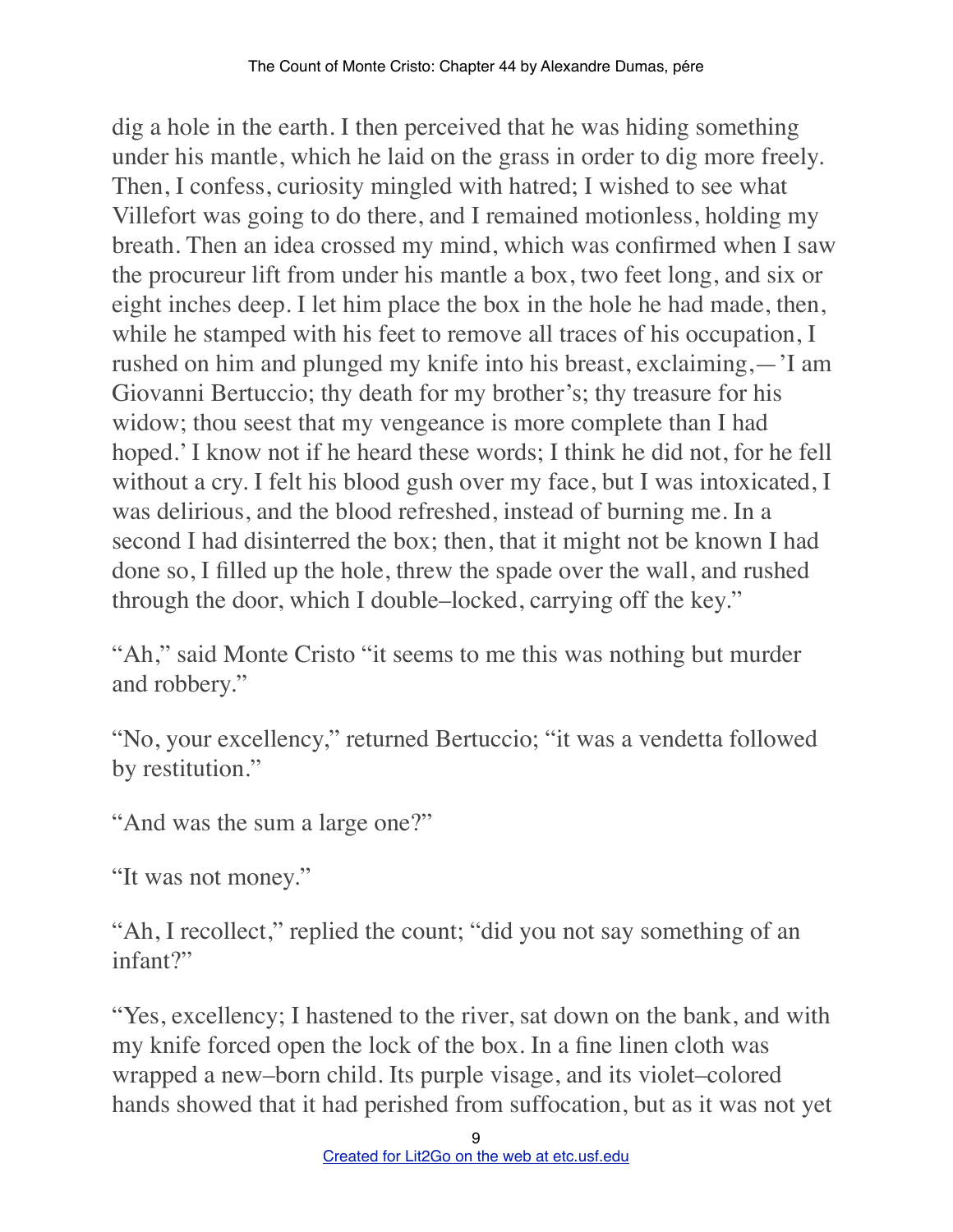cold, I hesitated to throw it into the water that ran at my feet. After a moment I fancied that I felt a slight pulsation of the heart, and as I had been assistant at the hospital at Bastia, I did what a doctor would have done—I inflated the lungs by blowing air into them, and at the expiration of a quarter of an hour, it began to breathe, and cried feebly. In my turn I uttered a cry, but a cry of joy. 'God has not cursed me then,' I cried, 'since he permits me to save the life of a human creature, in exchange for the life I have taken away.'"

"And what did you do with the child?" asked Monte Cristo. "It was an embarrassing load for a man seeking to escape."

"I had not for a moment the idea of keeping it, but I knew that at Paris there was an asylum where they receive such creatures. As I passed the city gates I declared that I had found the child on the road, and I inquired where the asylum was; the box confirmed my statement, the linen proved that the infant belonged to wealthy parents, the blood with which I was covered might have proceeded from the child as well as from any one else. No objection was raised, but they pointed out the asylum, which was situated at the upper end of the Rue d'Enfer, and after having taken the precaution of cutting the linen in two pieces, so that one of the two letters which marked it was on the piece wrapped around the child, while the other remained in my possession, I rang the bell, and fled with all speed. A fortnight after I was at Rogliano, and I said to Assunta, —'Console thyself, sister; Israel is dead, but he is avenged.' She demanded what I meant, and when I had told her all,—'Giovanni,' said she, 'you should have brought this child with you; we would have replaced the parents it has lost, have called it Benedetto, and then, in consequence of this good action, God would have blessed us.' In reply I gave her the half of the linen I had kept in order to reclaim him if we became rich."

"What letters were marked on the linen?" said Monte Cristo.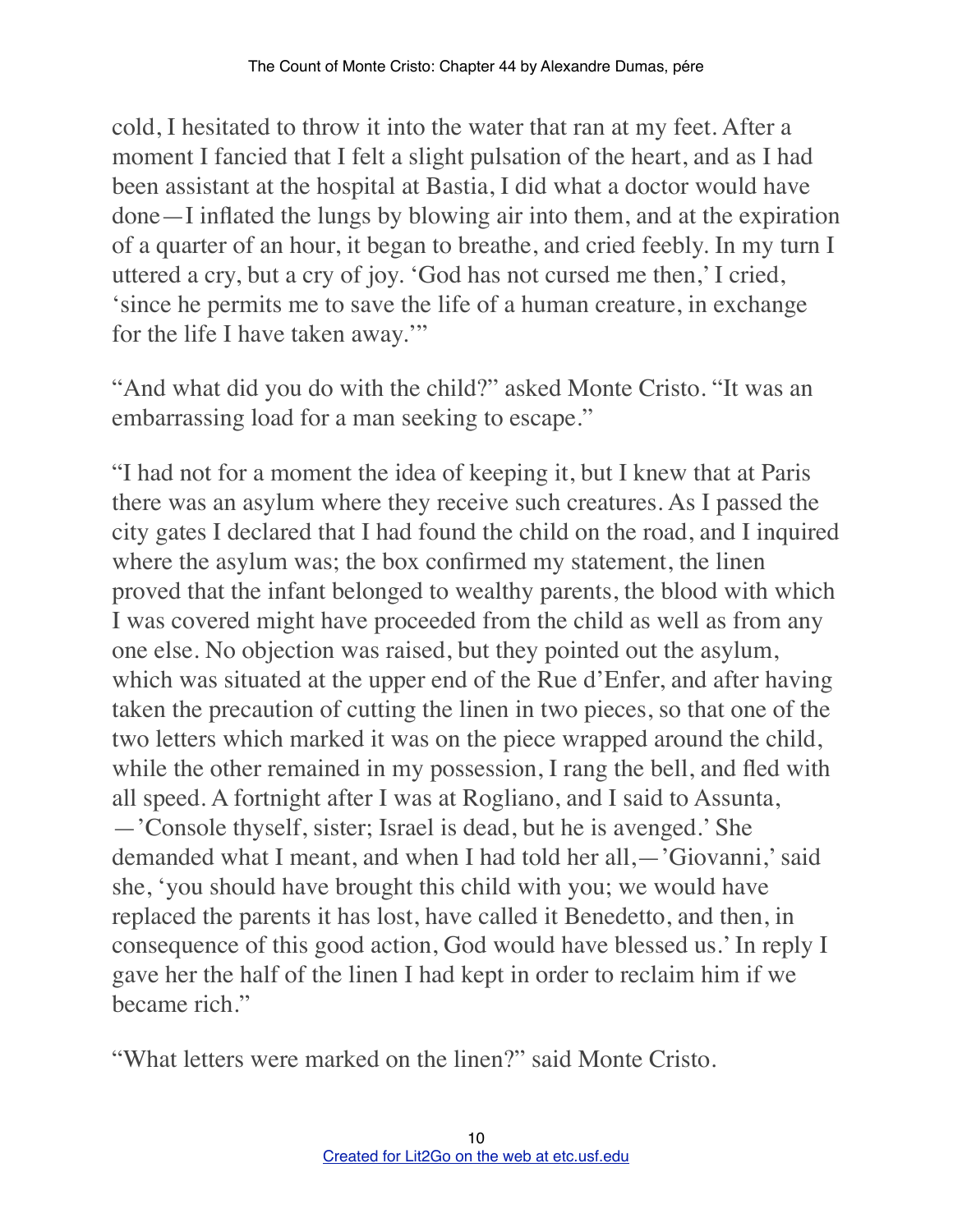"An H and an N, surmounted by a baron's coronet."

"By heaven, M. Bertuccio, you make use of heraldic terms; where did you study heraldry?"

"In your service, excellency, where everything is learned."

"Go on, I am curious to know two things."

"What are they, your excellency?"

"What became of this little boy? for I think you told me it was a boy, M. Bertuccio."

"No excellency, I do not recollect telling you that."

"I thought you did; I must have been mistaken."

"No, you were not, for it was in reality a little boy. But your excellency wished to know two things; what was the second?"

"The second was the crime of which you were accused when you asked for a confessor, and the Abbe Busoni came to visit you at your request in the prison at Nimes."

"The story will be very long, excellency."

"What matter? you know I take but little sleep, and I do not suppose you are very much inclined for it either." Bertuccio bowed, and resumed his story.

"Partly to drown the recollections of the past that haunted me, partly to supply the wants of the poor widow, I eagerly returned to my trade of smuggler, which had become more easy since that relaxation of the laws which always follows a revolution. The southern districts were ill– watched in particular, in consequence of the disturbances that were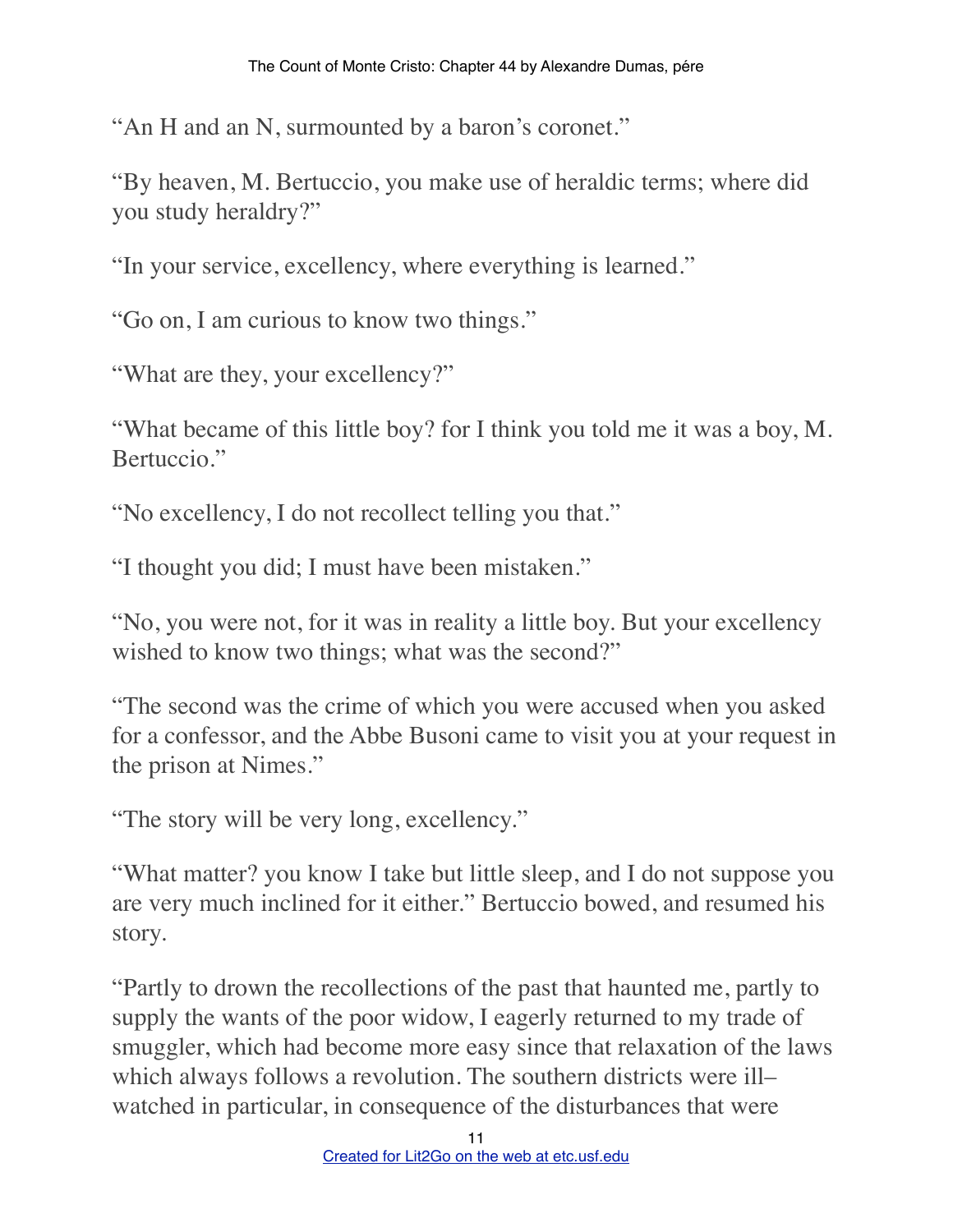perpetually breaking out in Avignon, Nimes, or Uzes. We profited by this respite on the part of the government to make friends everywhere. Since my brother's assassination in the streets of Nimes, I had never entered the town; the result was that the inn–keeper with whom we were connected, seeing that we would no longer come to him, was forced to come to us, and had established a branch to his inn, on the road from Bellegarde to Beaucaire, at the sign of the Pont du Gard. We had thus, at Aigues–Mortes, Martigues, or Bouc, a dozen places where we left our goods, and where, in case of necessity, we concealed ourselves from the gendarmes and custom–house officers. Smuggling is a profitable trade, when a certain degree of vigor and intelligence is employed; as for myself, brought up in the mountains, I had a double motive for fearing the gendarmes and custom–house officers, as my appearance before the judges would cause an inquiry, and an inquiry always looks back into the past. And in my past life they might find something far more grave than the selling of smuggled cigars, or barrels of brandy without a permit. So, preferring death to capture, I accomplished the most astonishing deeds, and which, more than once, showed me that the too great care we take of our bodies is the only obstacle to the success of those projects which require rapid decision, and vigorous and determined execution. In reality, when you have once devoted your life to your enterprises, you are no longer the equal of other men, or, rather, other men are no longer your equals, and whosoever has taken this resolution, feels his strength and resources doubled."

"Philosophy, M. Bertuccio," interrupted the Count; "you have done a little of everything in your life."

"Oh, excellency!"

"No, no; but philosophy at half–past ten at night is somewhat late; yet I have no other observation to make, for what you say is correct, which is more than can be said for all philosophy."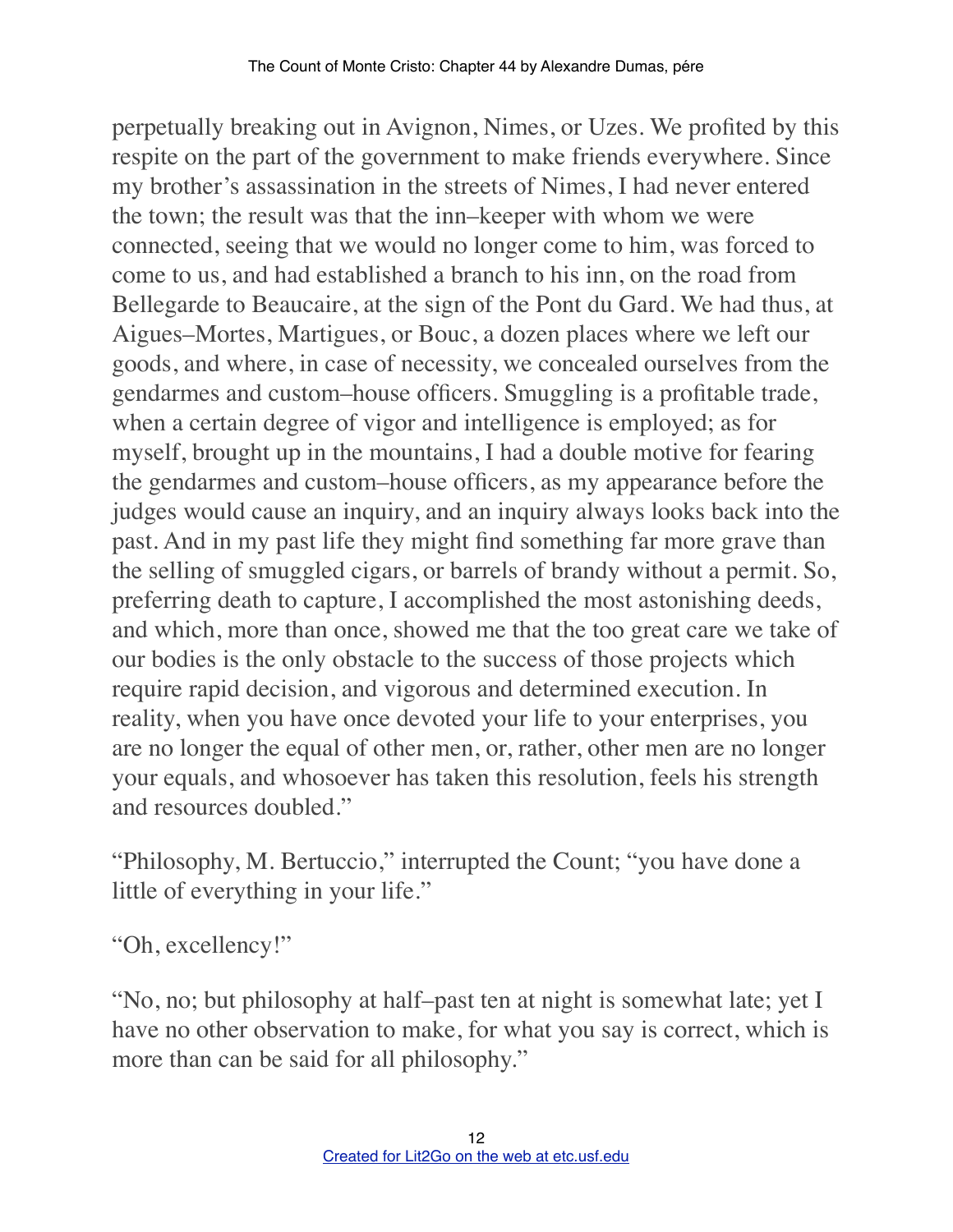"My journeys became more and more extensive and more productive. Assunta took care of all, and our little fortune increased. One day as I was setting off on an expedition, 'Go,' said she; 'at your return I will give you a surprise.' I questioned her, but in vain; she would tell me nothing, and I departed. Our expedition lasted nearly six weeks; we had been to Lucca to take in oil, to Leghorn for English cottons, and we ran our cargo without opposition, and returned home full of joy. When I entered the house, the first thing I beheld in the middle of Assunta's chamber was a cradle that might be called sumptuous compared with the rest of the furniture, and in it a baby seven or eight months old. I uttered a cry of joy; the only moments of sadness I had known since the assassination of the procureur were caused by the recollection that I had abandoned this child. For the assassination itself I had never felt any remorse. Poor Assunta had guessed all. She had profited by my absence, and furnished with the half of the linen, and having written down the day and hour at which I had deposited the child at the asylum, had set off for Paris, and had reclaimed it. No objection was raised, and the infant was given up to her. Ah, I confess, your excellency, when I saw this poor creature sleeping peacefully in its cradle, I felt my eyes filled with tears. 'Ah, Assunta,' cried I, 'you are an excellent woman, and heaven will bless you."

"This," said Monte Cristo, "is less correct than your philosophy,—it is only faith."

"Alas, your excellency is right," replied Bertuccio, "and God made this infant the instrument of our punishment. Never did a perverse nature declare itself more prematurely, and yet it was not owing to any fault in his bringing up. He was a most lovely child, with large blue eyes, of that deep color that harmonizes so well with the blond complexion; only his hair, which was too light, gave his face a most singular expression, and added to the vivacity of his look, and the malice of his smile. Unfortunately, there is a proverb which says that 'red is either altogether good or altogether bad.' The proverb was but too correct as regarded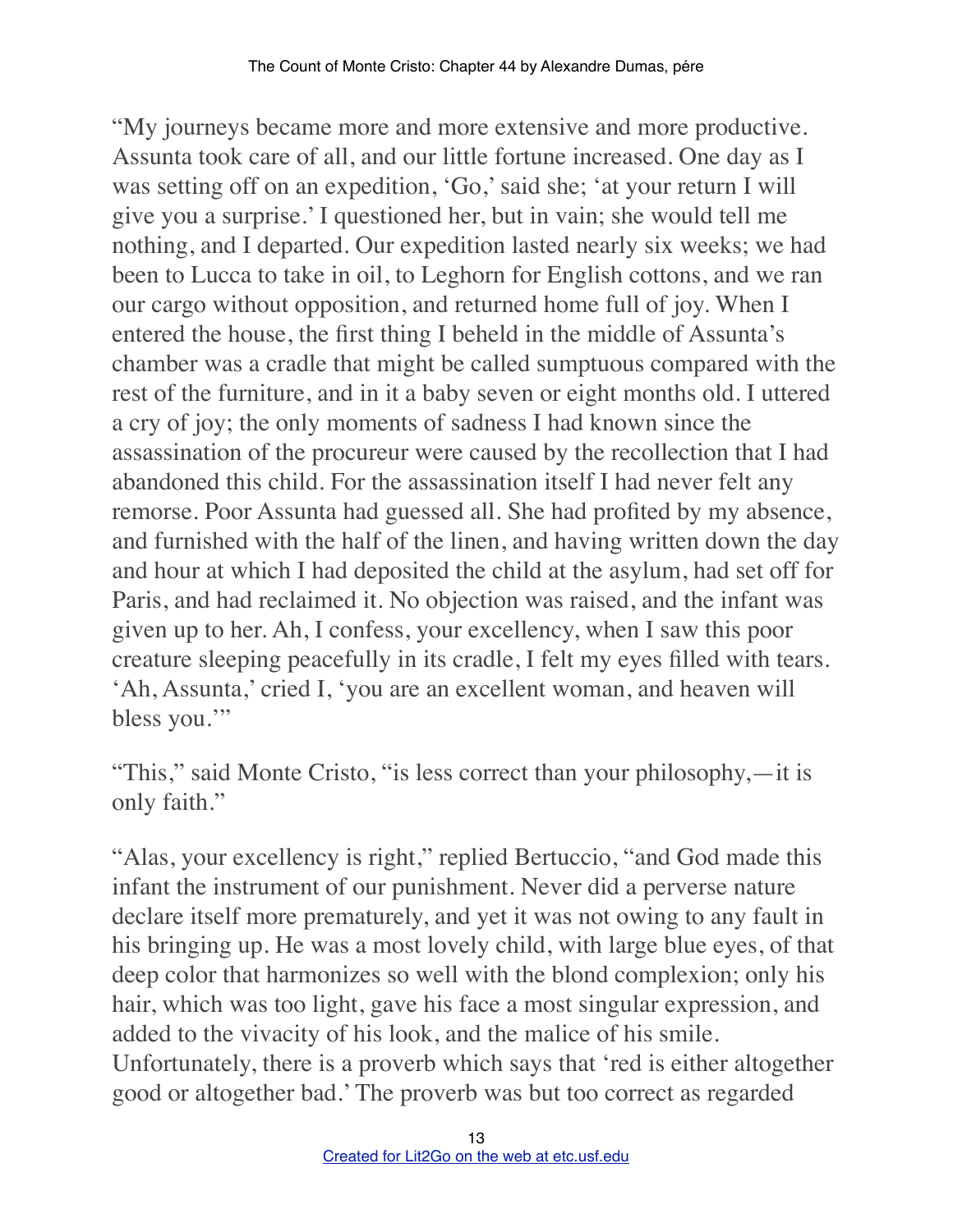Benedetto, and even in his infancy he manifested the worst disposition. It is true that the indulgence of his foster–mother encouraged him. This child, for whom my poor sister would go to the town, five or six leagues off, to purchase the earliest fruits and the most tempting sweetmeats, preferred to Palma grapes or Genoese preserves, the chestnuts stolen from a neighbor's orchard, or the dried apples in his loft, when he could eat as well of the nuts and apples that grew in my garden. One day, when Benedetto was about five or six, our neighbor Vasilio, who, according to the custom of the country, never locked up his purse or his valuables for, as your excellency knows, there are no thieves in Corsica complained that he had lost a louis out of his purse; we thought he must have made a mistake in counting his money, but he persisted in the accuracy of his statement. One day, Benedetto, who had been gone from the house since morning, to our great anxiety, did not return until late in the evening, dragging a monkey after him, which he said he had found chained to the foot of a tree. For more than a month past, the mischievous child, who knew not what to wish for, had taken it into his head to have a monkey. A boatman, who had passed by Rogliano, and who had several of these animals, whose tricks had greatly diverted him, had, doubtless, suggested this idea to him. 'Monkeys are not found in our woods chained to trees,' said I; 'confess how you obtained this animal.' Benedetto maintained the truth of what he had said, and accompanied it with details that did more honor to his imagination than to his veracity. I became angry; he began to laugh, I threatened to strike him, and he made two steps backwards. 'You cannot beat me,' said he; 'you have no right, for you are not my father.'

"We never knew who had revealed this fatal secret, which we had so carefully concealed from him; however, it was this answer, in which the child's whole character revealed itself, that almost terrified me, and my arm fell without touching him. The boy triumphed, and this victory rendered him so audacious, that all the money of Assunta, whose affection for him seemed to increase as he became more unworthy of it, was spent in caprices she knew not how to contend against, and follies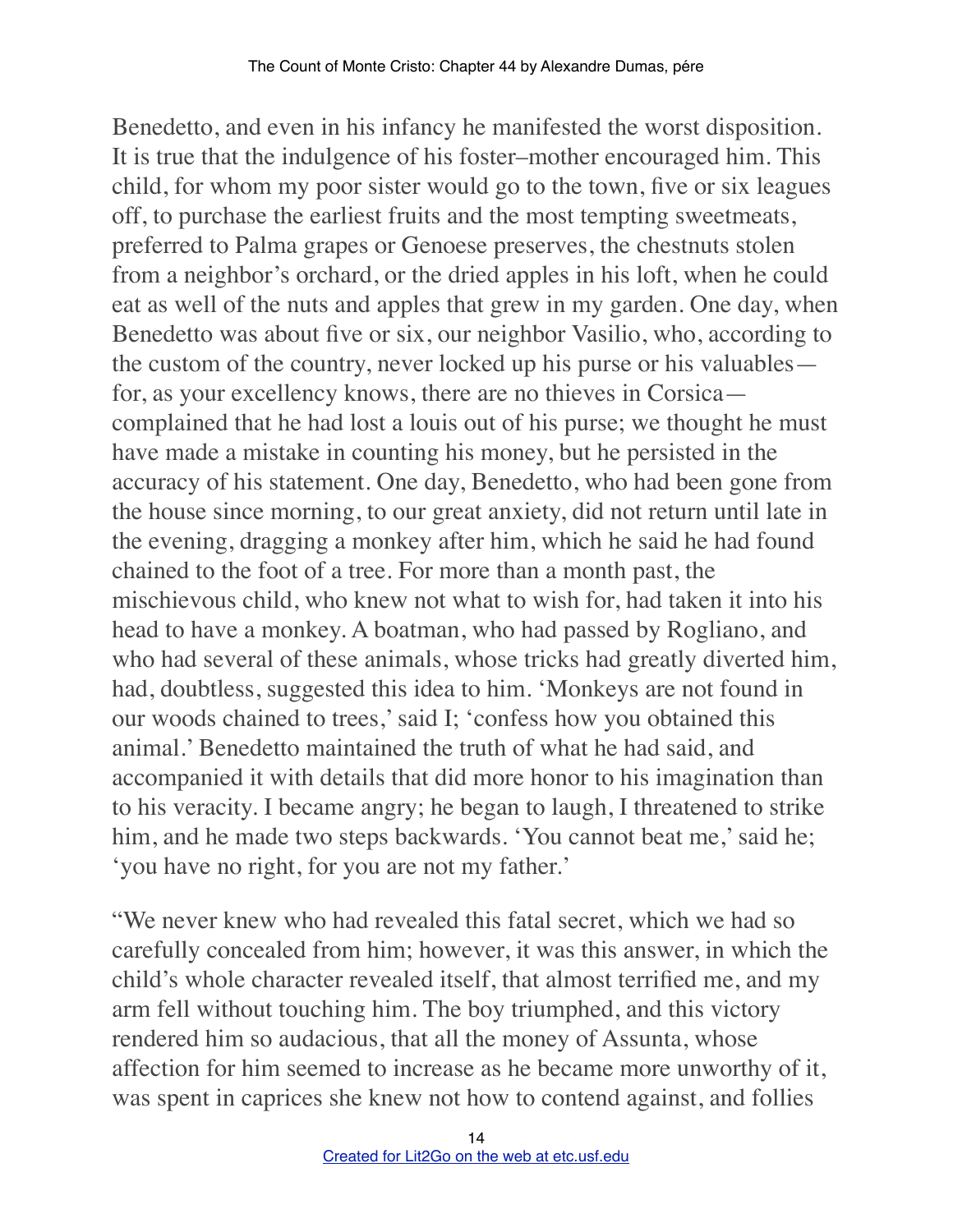she had not the courage to prevent. When I was at Rogliano everything went on properly, but no sooner was my back turned than Benedetto became master, and everything went ill. When he was only eleven, he chose his companions from among the young men of eighteen or twenty, the worst characters in Bastia, or, indeed, in Corsica, and they had already, for some mischievous pranks, been several times threatened with a prosecution. I became alarmed, as any prosecution might be attended with serious consequences. I was compelled, at this period, to leave Corsica on an important expedition; I reflected for a long time, and with the hope of averting some impending misfortune, I resolved that Benedetto should accompany me. I hoped that the active and laborious life of a smuggler, with the severe discipline on board, would have a salutary effect on his character, which was now well–nigh, if not quite, corrupt. I spoke to Benedetto alone, and proposed to him to accompany me, endeavoring to tempt him by all the promises most likely to dazzle the imagination of a child of twelve. He heard me patiently, and when I had finished, burst out laughing.

"'Are you mad, uncle?' (he called me by this name when he was in good humor); 'do you think I am going to change the life I lead for your mode of existence—my agreeable indolence for the hard and precarious toil you impose on yourself, exposed to the bitter frost at night, and the scorching heat by day, compelled to conceal yourself, and when you are perceived, receive a volley of bullets, all to earn a paltry sum? Why, I have as much money as I want; mother Assunta always furnishes me when I ask for it! You see that I should be a fool to accept your offer.' The arguments, and his audacity, perfectly stupefied me. Benedetto rejoined his associates, and I saw him from a distance point me out to them as a fool."

"Sweet child," murmured Monte Cristo.

"Oh, had he been my own son," replied Bertuccio, "or even my nephew, I would have brought him back to the right road, for the knowledge that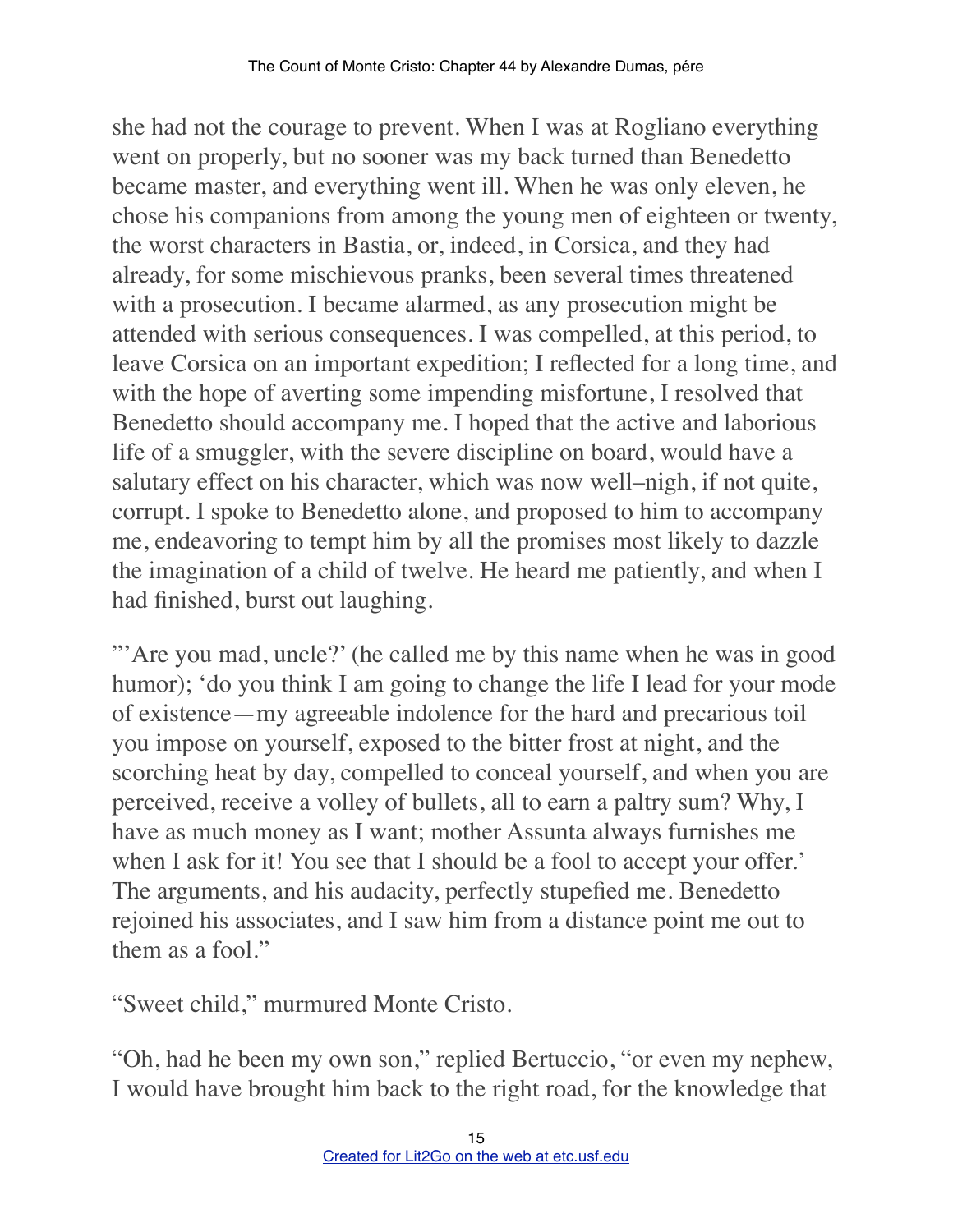you are doing your duty gives you strength, but the idea that I was striking a child whose father I had killed, made it impossible for me to punish him. I gave my sister, who constantly defended the unfortunate boy, good advice, and as she confessed that she had several times missed money to a considerable amount, I showed her a safe place in which to conceal our little treasure for the future. My mind was already made up. Benedetto could read, write, and cipher perfectly, for when the fit seized him, he learned more in a day than others in a week. My intention was to enter him as a clerk in some ship, and without letting him know anything of my plan, to convey him some morning on board; by this means his future treatment would depend upon his own conduct. I set off for France, after having fixed upon the plan. Our cargo was to be landed in the Gulf of Lyons, and this was a difficult thing to do because it was then the year 1829. The most perfect tranquillity was restored, and the vigilance of the custom–house officers was redoubled, and their strictness was increased at this time, in consequence of the fair at Beaucaire.

"Our expedition made a favorable beginning. We anchored our vessel which had a double hold, where our goods were concealed—amidst a number of other vessels that bordered the banks of the Rhone from Beaucaire to Arles. On our arrival we began to discharge our cargo in the night, and to convey it into the town, by the help of the inn–keeper with whom we were connected. Whether success rendered us imprudent, or whether we were betrayed, I know not; but one evening, about five o'clock, our little cabin–boy came breathlessly, to inform us that he had seen a detachment of custom–house officers advancing in our direction. It was not their proximity that alarmed us, for detachments were constantly patrolling along the banks of the Rhone, but the care, according to the boy's account, that they took to avoid being seen. In an instant we were on the alert, but it was too late; our vessel was surrounded, and amongst the custom–house officers I observed several gendarmes, and, as terrified at the sight of their uniforms as I was brave at the sight of any other, I sprang into the hold, opened a port, and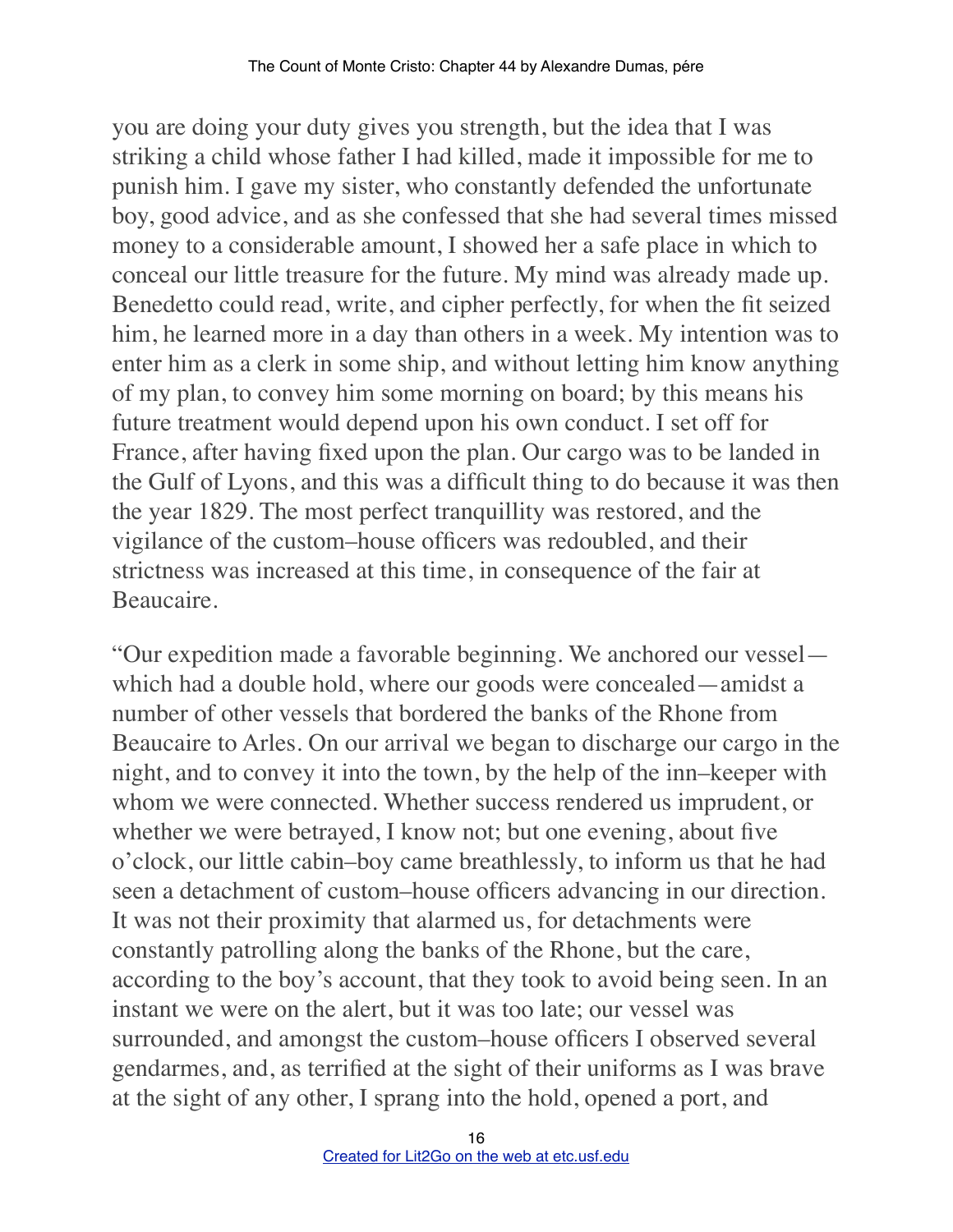dropped into the river, dived, and only rose at intervals to breathe, until I reached a ditch that had recently been made from the Rhone to the canal that runs from Beaucaire to Aigues–Mortes. I was now safe, for I could swim along the ditch without being seen, and I reached the canal in safety. I had designedly taken this direction. I have already told your excellency of an inn–keeper from Nimes who had set up a little tavern on the road from Bellegarde to Beaucaire."

"Yes," said Monte Cristo "I perfectly recollect him; I think he was your colleague."

"Precisely," answered Bertuccio; "but he had, seven or eight years before this period, sold his establishment to a tailor at Marseilles, who, having almost ruined himself in his old trade, wished to make his fortune in another. Of course, we made the same arrangements with the new landlord that we had with the old; and it was of this man that I intended to ask shelter."

"What was his name?" inquired the count, who seemed to become somewhat interested in Bertuccio's story.

"Gaspard Caderousse; he had married a woman from the village of Carconte, and whom we did not know by any other name than that of her village. She was suffering from malarial fever, and seemed dying by inches. As for her husband, he was a strapping fellow of forty, or five and forty, who had more than once, in time of danger, given ample proof of his presence of mind and courage."

"And you say," interrupted Monte Cristo "that this took place towards the year"—

```
"1829, your excellency."
```
"In what month?"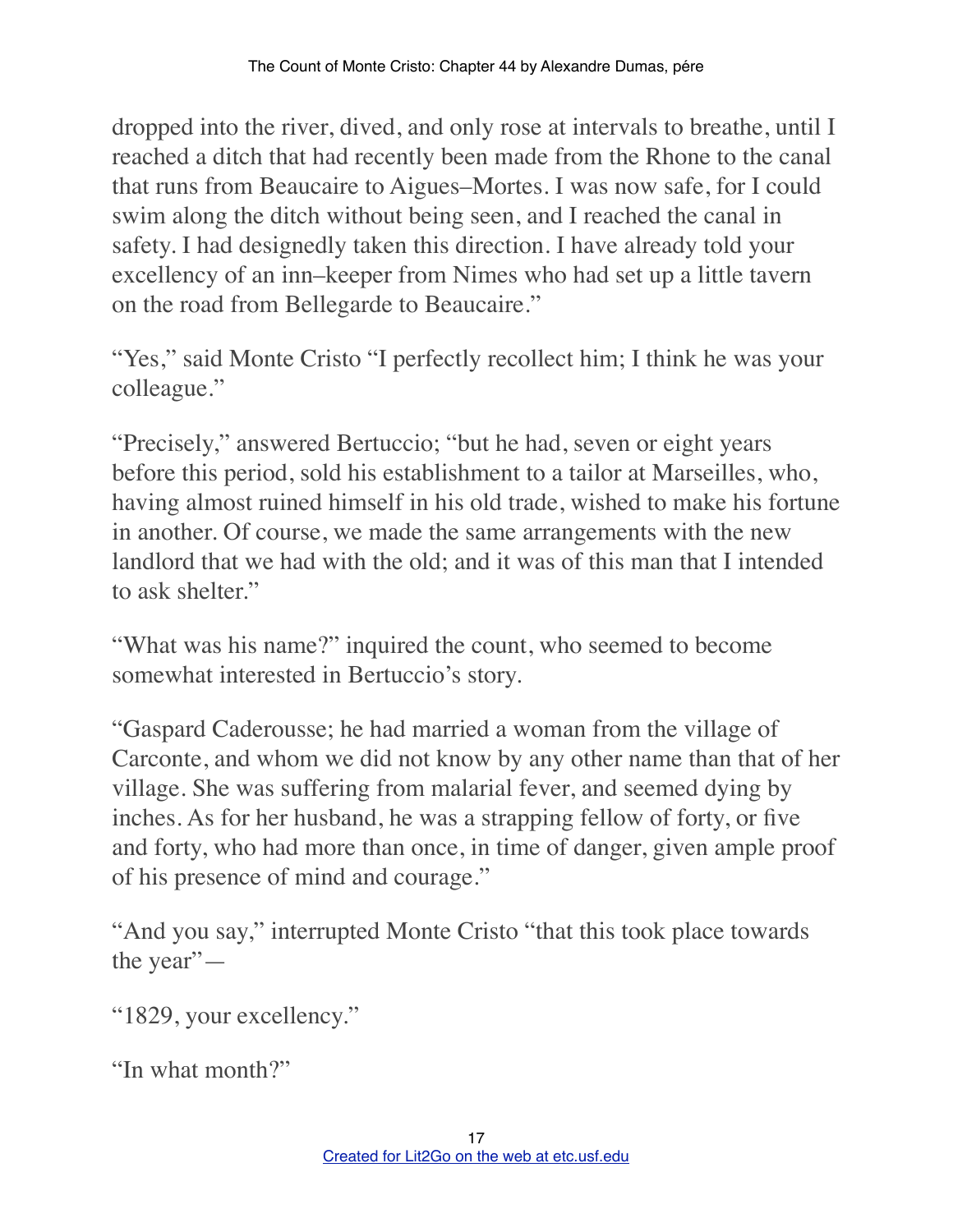"June."

"The beginning or the end?"

"The evening of the 3d."

"Ah," said Monte Cristo "the evening of the 3d of June, 1829. Go on."

"It was from Caderousse that I intended demanding shelter, and, as we never entered by the door that opened onto the road, I resolved not to break through the rule, so climbing over the garden–hedge, I crept amongst the olive and wild fig trees, and fearing that Caderousse might have some guest, I entered a kind of shed in which I had often passed the night, and which was only separated from the inn by a partition, in which holes had been made in order to enable us to watch an opportunity of announcing our presence. My intention was, if Caderousse was alone, to acquaint him with my presence, finish the meal the custom–house officers had interrupted, and profit by the threatened storm to return to the Rhone, and ascertain the state of our vessel and its crew. I stepped into the shed, and it was fortunate I did so, for at that moment Caderousse entered with a stranger.

"I waited patiently, not to overhear what they said, but because I could do nothing else; besides, the same thing had occurred often before. The man who was with Caderousse was evidently a stranger to the South of France; he was one of those merchants who come to sell jewellery at the Beaucaire fair, and who during the month the fair lasts, and during which there is so great an influx of merchants and customers from all parts of Europe, often have dealings to the amount of 100,000 to 150,000 francs. Caderousse entered hastily. Then, seeing that the room was, as usual, empty, and only guarded by the dog, he called to his wife, 'Hello, Carconte,' said he, 'the worthy priest has not deceived us; the diamond is real.' An exclamation of joy was heard, and the staircase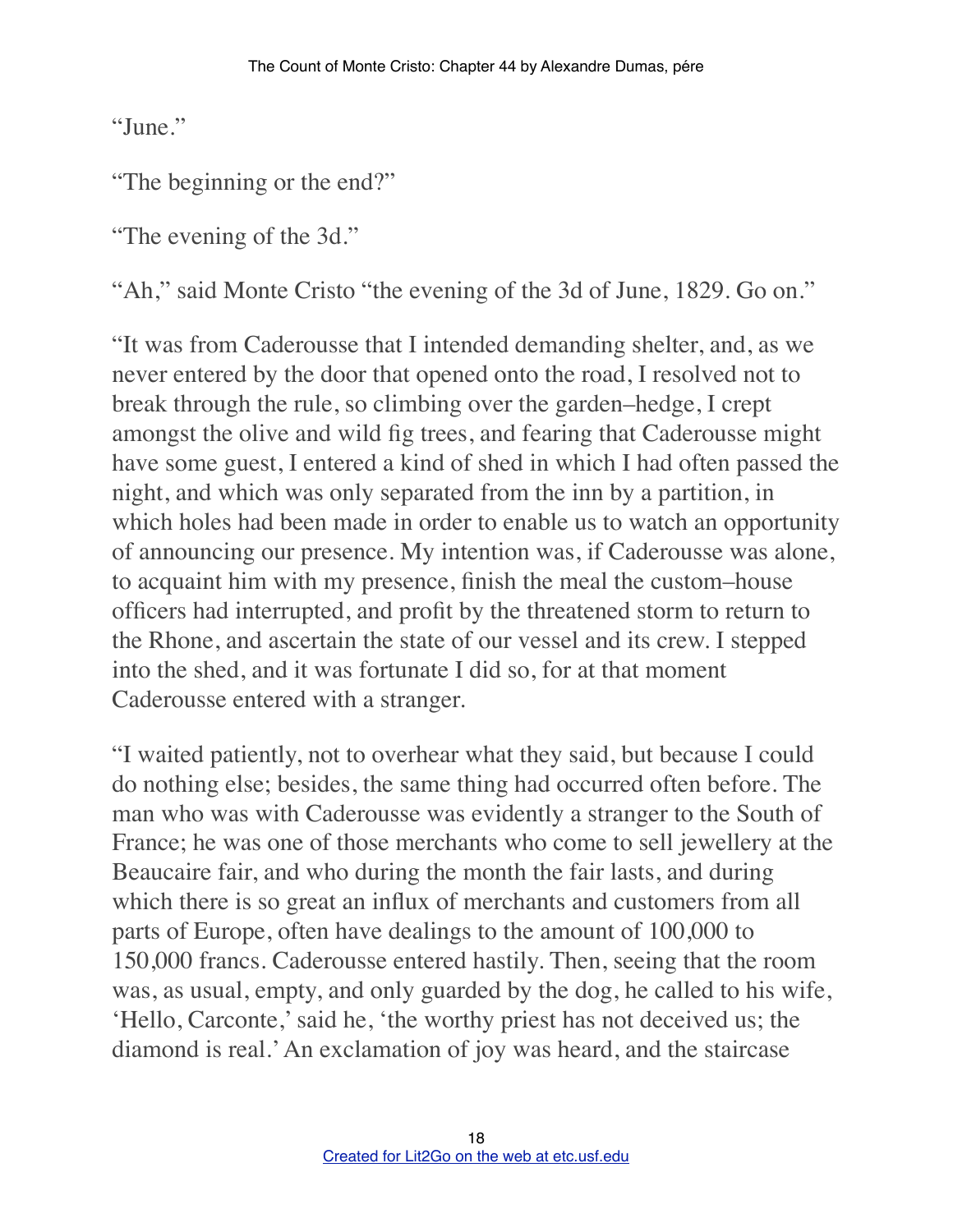creaked beneath a feeble step. 'What do you say?' asked his wife, pale as death.

"'I say that the diamond is real, and that this gentleman, one of the first jewellers of Paris, will give us 50,000. francs for it. Only, in order to satisfy himself that it really belongs to us, he wishes you to relate to him, as I have done already, the miraculous manner in which the diamond came into our possession. In the meantime please to sit down, monsieur, and I will fetch you some refreshment.' The jeweller examined attentively the interior of the inn and the apparent poverty of the persons who were about to sell him a diamond that seemed to have come from the casket of a prince. 'Relate your story, madame,' said he, wishing, no doubt, to profit by the absence of the husband, so that the latter could not influence the wife's story, to see if the two recitals tallied.

"'Oh,' returned she, 'it was a gift of heaven. My husband was a great friend, in 1814 or 1815, of a sailor named Edmond Dantes. This poor fellow, whom Caderousse had forgotten, had not forgotten him, and at his death he bequeathed this diamond to him.'—'But how did he obtain it?' asked the jeweller; 'had he it before he was imprisoned?'—'No, monsieur; but it appears that in prison he made the acquaintance of a rich Englishman, and as in prison he fell sick, and Dantes took the same care of him as if he had been his brother, the Englishman, when he was set free, gave this stone to Dantes, who, less fortunate, died, and, in his turn, left it to us, and charged the excellent abbe, who was here this morning, to deliver it.'—'The same story,' muttered the jeweller; 'and improbable as it seemed at first, it may be true. There's only the price we are not agreed about.'—'How not agreed about?' said Caderousse. 'I thought we agreed for the price I asked.'—'That is,' replied the jeweller, 'I offered 40,000 francs.'—'Forty thousand,' cried La Carconte; 'we will not part with it for that sum. The abbe told us it was worth 50,000. without the setting.'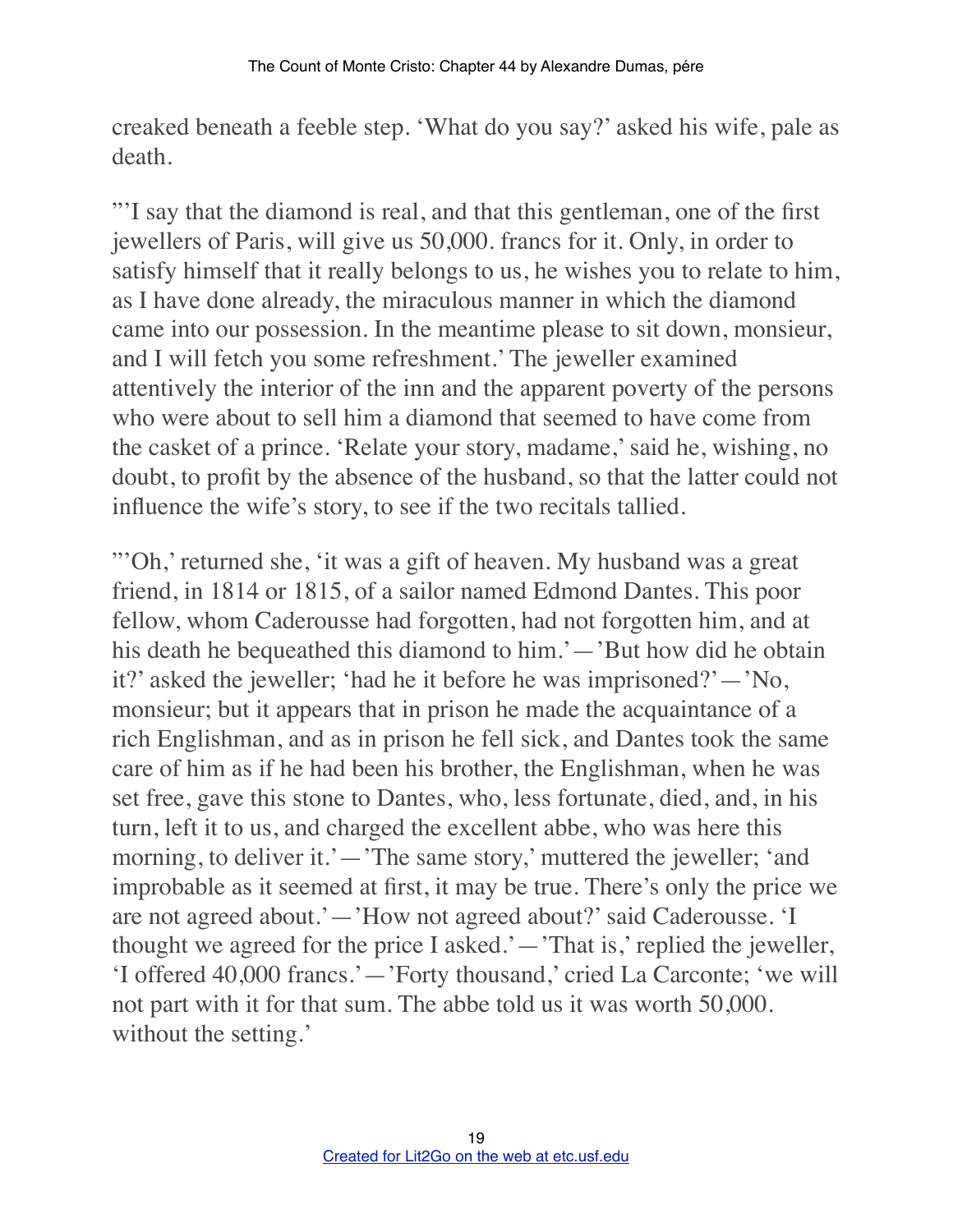"'What was the abbe's name?' asked the indefatigable questioner.—'The Abbe Busoni,' said La Carconte.—'He was a foreigner?'—'An Italian, from the neighborhood of Mantua, I believe.'—'Let me see this diamond again,' replied the jeweller; 'the first time you are often mistaken as to the value of a stone.' Caderousse took from his pocket a small case of black shagreen, opened, and gave it to the jeweller. At the sight of the diamond, which was as large as a hazel–nut, La Carconte's eyes sparkled with cupidity."

"And what did you think of this fine story, eavesdropper?" said Monte Cristo; "did you credit it?"

"Yes, your excellency. I did not look on Caderousse as a bad man, and I thought him incapable of committing a crime, or even a theft."

"That did more honor to your heart than to your experience, M. Bertuccio. Had you known this Edmond Dantes, of whom they spoke?"

"No, your excellency, I had never heard of him before, and never but once afterwards, and that was from the Abbe Busoni himself, when I saw him in the prison at Nimes."

"Go on."

"The jeweller took the ring, and drawing from his pocket a pair of steel pliers and a small set of copper scales, he took the stone out of its setting, and weighed it carefully. 'I will give you 45,000,' said he, 'but not a sou more; besides, as that is the exact value of the stone, I brought just that sum with me.'—'Oh, that's no matter,' replied Caderousse, 'I will go back with you to fetch the other 5,000 francs.'—'No,' returned the jeweller, giving back the diamond and the ring to Caderousse—'no, it is worth no more, and I am sorry I offered so much, for the stone has a flaw in it, which I had not seen. However, I will not go back on my word, and I will give 45,000.'—'At least, replace the diamond in the ring,' said La Carconte sharply.—'Ah, true,' replied the jeweller, and he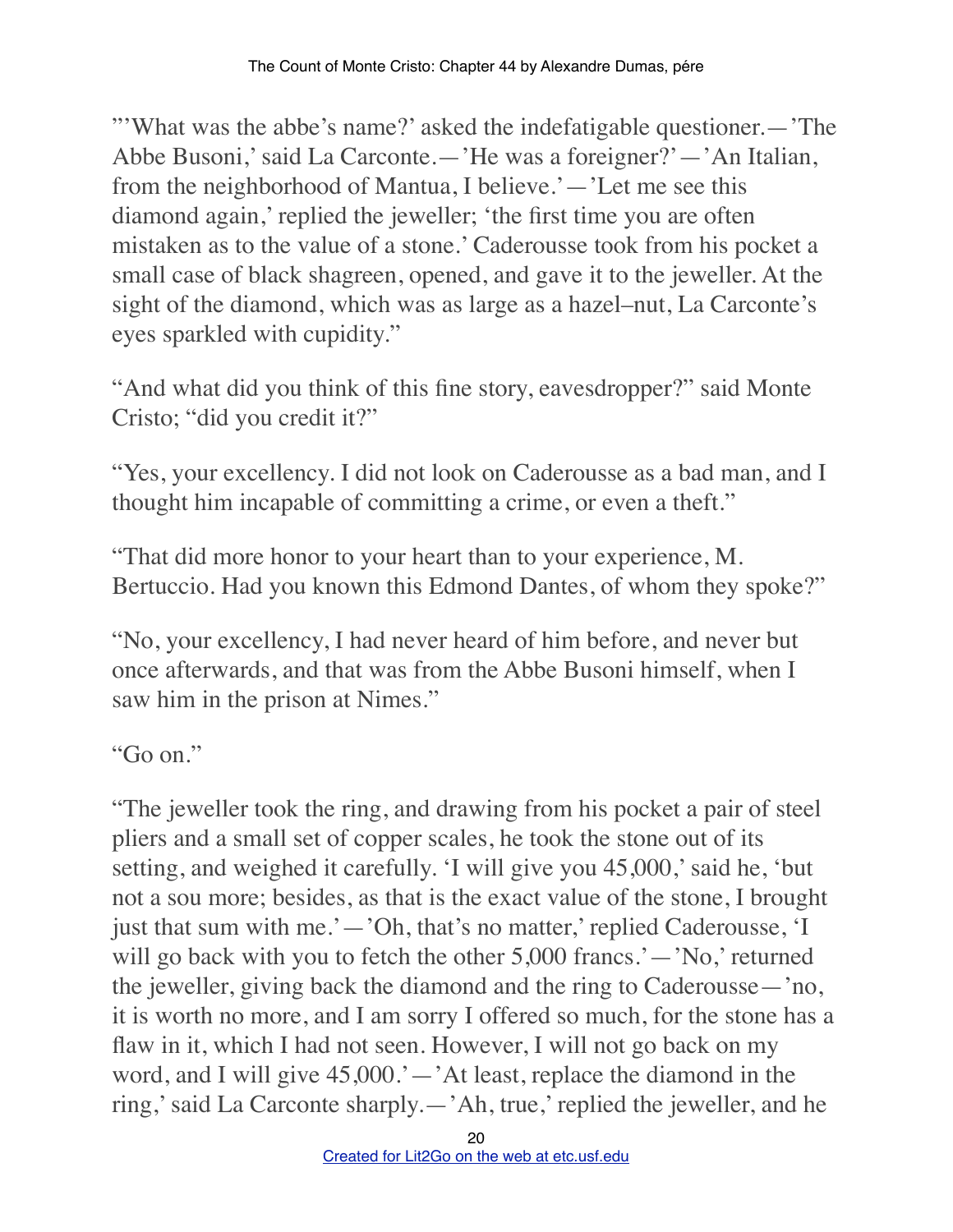reset the stone.—'No matter,' observed Caderousse, replacing the box in his pocket, 'some one else will purchase it.'—'Yes,' continued the jeweller; 'but some one else will not be so easy as I am, or content himself with the same story. It is not natural that a man like you should possess such a diamond. He will inform against you. You will have to find the Abbe Busoni; and abbes who give diamonds worth two thousand louis are rare. The law would seize it, and put you in prison; if at the end of three or four months you are set at liberty, the ring will be lost, or a false stone, worth three francs, will be given you, instead of a diamond worth 50,000 or perhaps 55,000 francs; from which you must allow that one runs considerable risk in purchasing.' Caderousse and his wife looked eagerly at each other.— 'No,' said Caderousse, 'we are not rich enough to lose 5,000 francs.'—'As you please, my dear sir,' said the jeweller; 'I had, however, as you see, brought you the money in bright coin.' And he drew from his pocket a handful of gold, and held it sparkling before the dazzled eyes of the innkeeper, and in the other hand he held a packet of bank–notes.

"There was evidently a severe struggle in the mind of Caderousse; it was plain that the small shagreen case, which he turned over and over in his hand, did not seem to him commensurate in value to the enormous sum which fascinated his gaze. He turned towards his wife. 'What do you think of this?' he asked in a low voice.—'Let him have it—let him have it,' she said. 'If he returns to Beaucaire without the diamond, he will inform against us, and, as he says, who knows if we shall ever again see the Abbe Busoni?—in all probability we shall never see him.'—'Well, then, so I will!' said Caderousse; 'so you may have the diamond for 45,000 francs. But my wife wants a gold chain, and I want a pair of silver buckles.' The jeweller drew from his pocket a long flat box, which contained several samples of the articles demanded. 'Here,' he said, 'I am very straightforward in my dealings—take your choice.' The woman selected a gold chain worth about five louis, and the husband a pair of buckles, worth perhaps fifteen francs.—'I hope you will not complain now?' said the jeweller.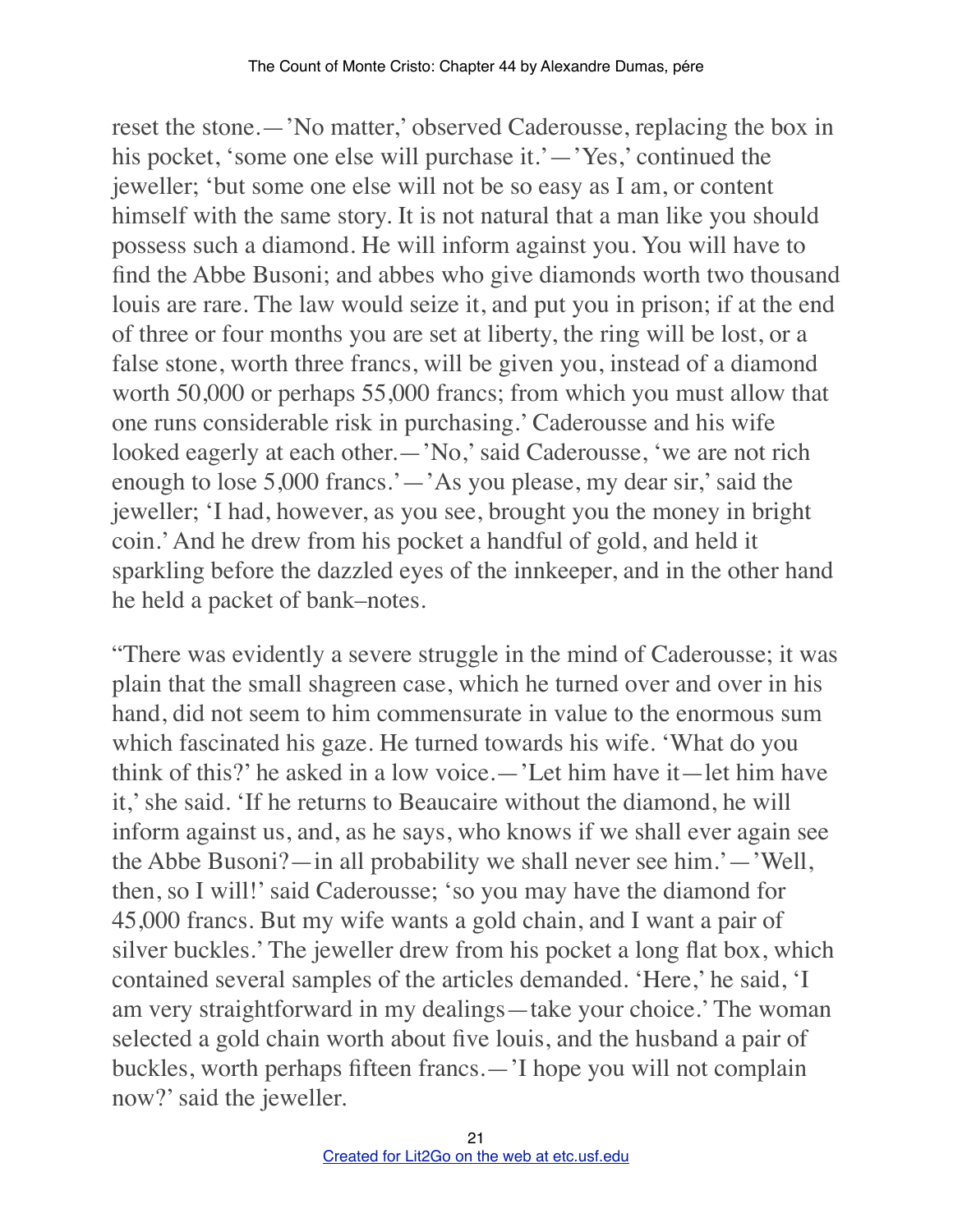"'The abbe told me it was worth 50,000 francs,' muttered Caderousse. 'Come, come—give it to me! What a strange fellow you are,' said the jeweller, taking the diamond from his hand. 'I give you 45,000 francs that is, 2,500 livres of income,—a fortune such as I wish I had myself, and you are not satisfied!'—'And the five and forty thousand francs,' inquired Caderousse in a hoarse voice, 'where are they? Come—let us see them.'—'Here they are,' replied the jeweller, and he counted out upon the table 15,000. francs in gold, and 30,000 francs in bank–notes.

"'Wait while I light the lamp,' said La Carconte; 'it is growing dark, and there may be some mistake.' In fact, night had come on during this conversation, and with night the storm which had been threatening for the last half–hour. The thunder growled in the distance; but it was apparently not heard by the jeweller, Caderousse, or La Carconte, absorbed as they were all three with the demon of gain. I myself felt; a strange kind of fascination at the sight of all this gold and all these bank–notes; it seemed to me that I was in a dream, and, as it always happens in a dream, I felt myself riveted to the spot. Caderousse counted and again counted the gold and the notes, then handed them to his wife, who counted and counted them again in her turn. During this time, the jeweller made the diamond play and sparkle in the lamplight, and the gem threw out jets of light which made him unmindful of those which precursors of the storm—began to play in at the windows. 'Well,' inquired the jeweller, 'is the cash all right?'

"'Yes,' said Caderousse. 'Give me the pocket–book, La Carconte, and find a bag somewhere.'

"La Carconte went to a cupboard, and returned with an old leathern pocket–book and a bag. From the former she took some greasy letters, and put in their place the bank–notes, and from the bag took two or three crowns of six livres each, which, in all probability, formed the entire fortune of the miserable couple. 'There,' said Caderousse; 'and now, although you have wronged us of perhaps 10,000 francs, will you have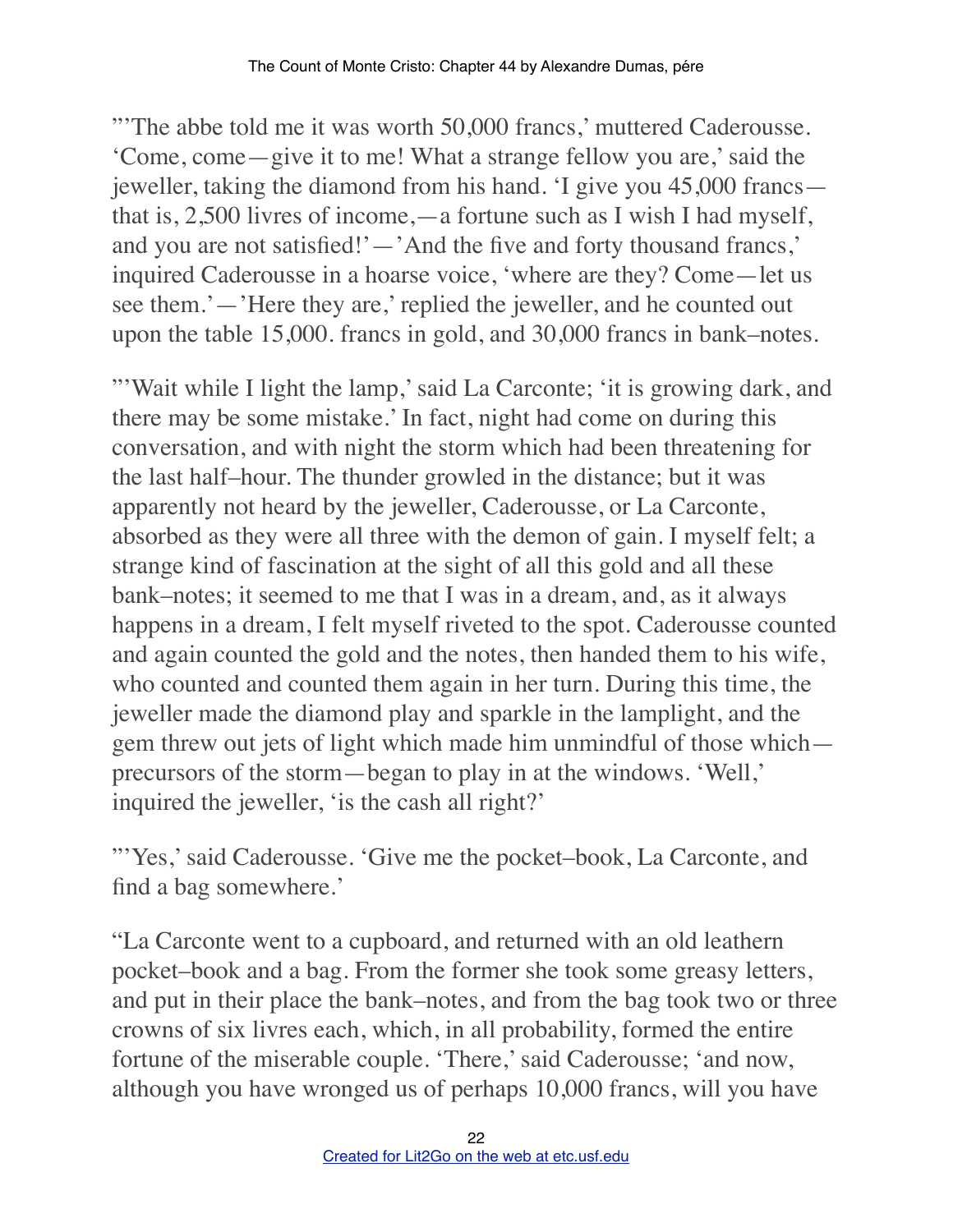your supper with us? I invite you with good–will.'—'Thank you,' replied the jeweller, 'it must be getting late, and I must return to Beaucaire—my wife will be getting uneasy.' He drew out his watch, and exclaimed, 'Morbleu, nearly nine o'clock—why, I shall not get back to Beaucaire before midnight! Good–night, my friends. If the Abbe Busoni should by any accident return, think of me.'—'In another week you will have left Beaucaire.' remarked Caderousse, 'for the fair ends in a few days.'—'True, but that makes no difference. Write to me at Paris, to M. Joannes, in the Palais Royal, arcade Pierre, No. 45. I will make the journey on purpose to see him, if it is worth while.' At this moment there was a tremendous clap of thunder, accompanied by a flash of lightning so vivid, that it quite eclipsed the light of the lamp.

"'See here,' exclaimed Caderousse. 'You cannot think of going out in such weather as this.'—'Oh, I am not afraid of thunder,' said the jeweller.—'And then there are robbers,' said La Carconte. 'The road is never very safe during fair time.'—'Oh, as to the robbers,' said Joannes, 'here is something for them,' and he drew from his pocket a pair of small pistols, loaded to the muzzle. 'Here,' said he, 'are dogs who bark and bite at the same time, they are for the two first who shall have a longing for your diamond, Friend Caderousse.'

"Caderousse and his wife again interchanged a meaning look. It seemed as though they were both inspired at the same time with some horrible thought. 'Well, then, a good journey to you,' said Caderousse. —'Thanks,' replied the jeweller. He then took his cane, which he had placed against an old cupboard, and went out. At the moment when he opened the door, such a gust of wind came in that the lamp was nearly extinguished. 'Oh,' said he, 'this is very nice weather, and two leagues to go in such a storm.'—'Remain,' said Caderousse. 'You can sleep here.'—'Yes; do stay,' added La Carconte in a tremulous voice; 'we will take every care of you.'—'No; I must sleep at Beaucaire. So, once more, good–night.' Caderousse followed him slowly to the threshold. 'I can see neither heaven nor earth,' said the jeweller, who was outside the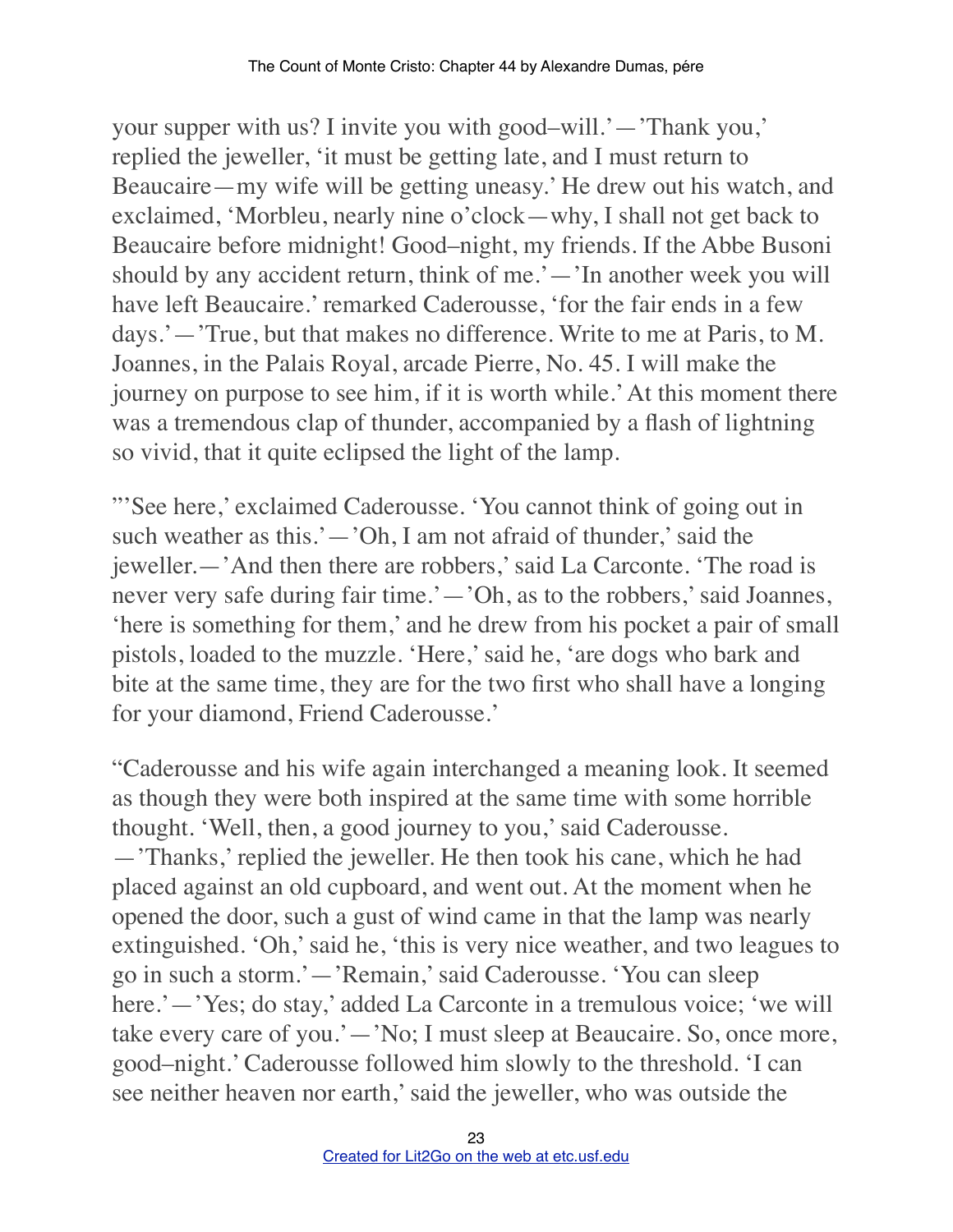door. 'Do I turn to the right, or to the left hand?'—'To the right,' said Caderousse. 'You cannot go wrong—the road is bordered by trees on both sides.'—'Good—all right,' said a voice almost lost in the distance. 'Close the door,' said La Carconte; 'I do not like open doors when it thunders.'—'Particularly when there is money in the house, eh?' answered Caderousse, double–locking the door.

"He came into the room, went to the cupboard, took out the bag and pocket–book, and both began, for the third time, to count their gold and bank–notes. I never saw such an expression of cupidity as the flickering lamp revealed in those two countenances. The woman, especially, was hideous; her usual feverish tremulousness was intensified, her countenance had become livid, and her eyes resembled burning coals. 'Why,' she inquired in a hoarse voice, 'did you invite him to sleep here to–night?'—'Why?' said Caderousse with a shudder; 'why, that he might not have the trouble of returning to Beaucaire.'—'Ah,' responded the woman, with an expression impossible to describe; 'I thought it was for something else.'—'Woman, woman—why do you have such ideas?' cried Caderousse; 'or, if you have them, why don't you keep them to yourself?'—'Well,' said La Carconte, after a moment's pause, 'you are not a man.'—'What do you mean?' added Caderousse.—'If you had been a man, you would not have let him go from here.'—'Woman!'—'Or else he should not have reached Beaucaire.'—'Woman!'—'The road takes a turn—he is obliged to follow it—while alongside of the canal there is a shorter road.'—'Woman!—you offend the good God. There—listen!' And at this moment there was a tremendous peal of thunder, while the livid lightning illumined the room, and the thunder, rolling away in the distance, seemed to withdraw unwillingly from the cursed abode. 'Mercy!' said Caderousse, crossing himself.

"At the same moment, and in the midst of the terrifying silence which usually follows a clap of thunder, they heard a knocking at the door. Caderousse and his wife started and looked aghast at each other. 'Who's